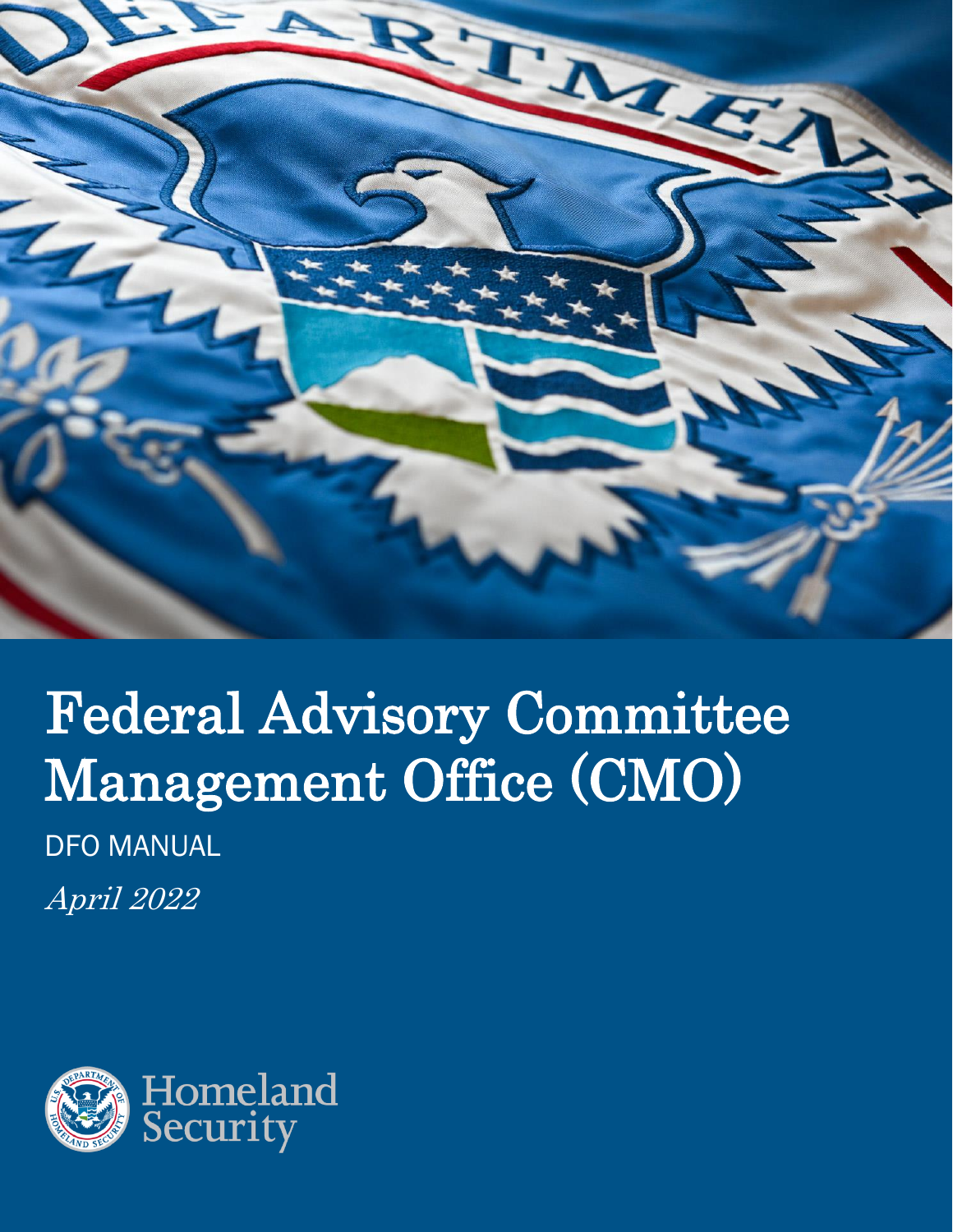#### **Welcome Note from the Committee Management Office Team**

Welcome to your new role as a part of the Department's Federal Advisory Committees! You have joined an organization with a rich history and an exciting future. We are glad you have chosen to become a part of our FACA team, and hope that you find this organization to be a place for both professional and personal growth.

The Department of Homeland Security, along with agencies across the federal government have managed thousands of the nation's Federal Advisory Committees. These committees have played an important role in shaping programs and policies of the federal government. Pursuant to statute, the General Services Administration (GSA) maintains and administers management guidelines for federal advisory committees. Currently, the Department maintains 30 advisory committees (and counting), within several program offices including, CBP, CISA, FEMA, Headquarters, I&A, Privacy, Science and Technology Directorate, TSA, U.S. Coast Guard, and U.S. Secret Service.

Our focus within the Committee Management Office (CMO), is to maintain oversight and management of these committees by providing exceptional service to your committees. Our team consistently strives to create strategic improvements that promote engagement and strengthen resources that are helpful to you in your new role.

This handbook is intended to provide you with a general understanding of FACA policies and procedures for the management of your committees. This handbook should not be misconstrued as a contract or an agreement. The information we have included in this handbook is necessarily detailed and may be subject to change; however, all laws, rules, and U.S. General Services Administration (GSA) resolutions from which this handbook is derived can be found on the GSA website. If any information contained in this handbook conflicts with any of the above, those laws, rules and policies take precedence over the information provided in this handbook.

We wish you success in your new role and thank you for joining the FACA team! At DHS, every position is important. We hope you will immediately connect with our core values of people, learning, partnerships, relationships, sustainability, and stewardship. Your commitment to these values is critical for our mutual success of advisory committee quality and success, research and innovation, and community and economic development.

Signed

DHS Committee Management Team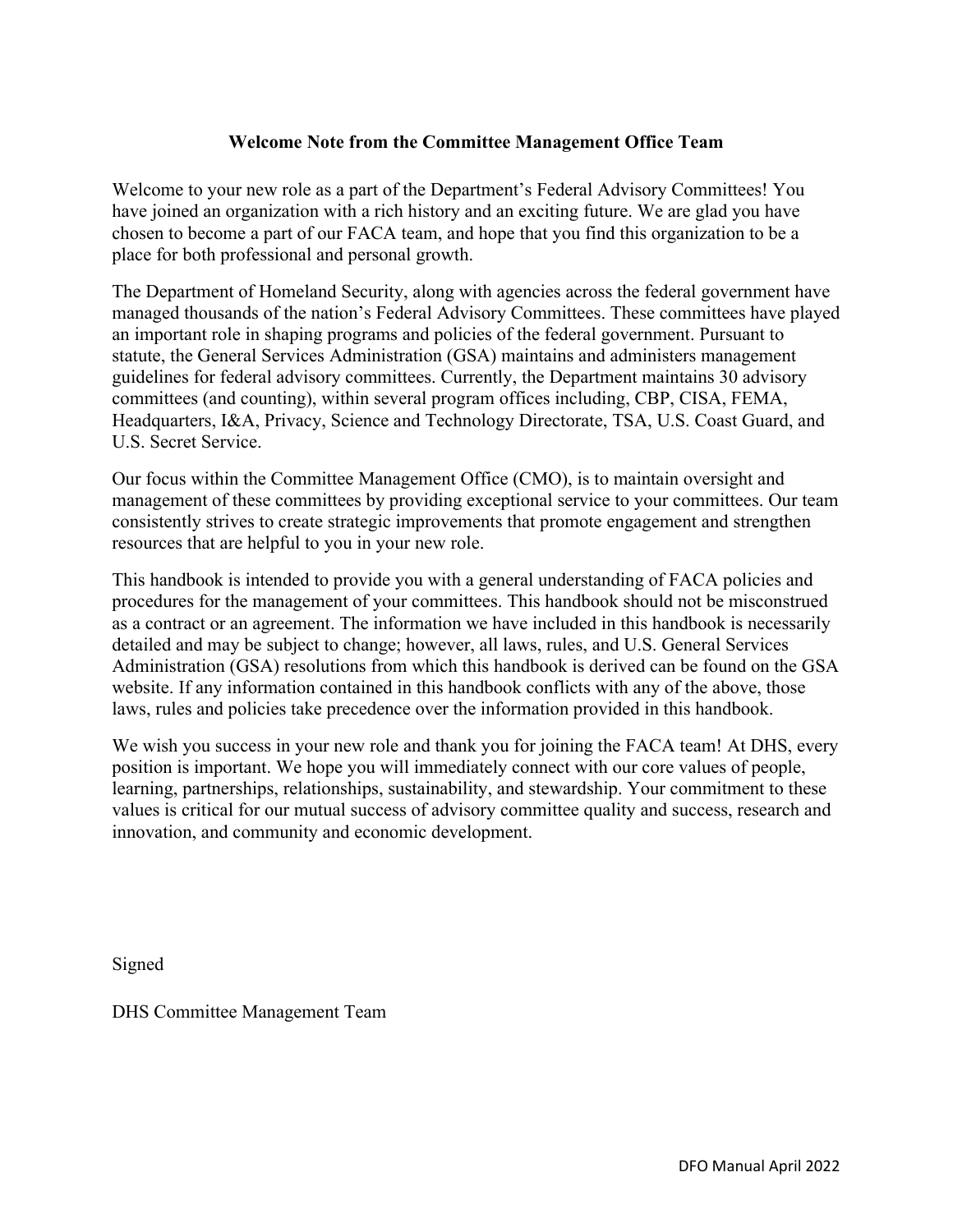# **COMMITTEE MANAGEMENT OFFICE CONTACT INFO**

Committee Management Officer:

**Director Mike Miron, mike.miron@hq.dhs.gov** 

Associate Director:

**Julia Hanson-Takyi, Julia.hanson-takyi@hq.dhs.gov** 

Associate Director:

**Sarahjane Call, Sarahjane.call@hq.dhs.gov** 

Contractor Support:

**Suheiry Pereyra, suheiry.pereyra@associates.hq.dhs.gov**

DHS CMO Email: [DHSFACA@hq.dhs.gov](mailto:DHSFACA@hq.dhs.gov)

CMO Website: <https://www.dhs.gov/committee-management-office>

Additional Resources:

General Services Administration: [www.gsa.gov/faca](http://www.gsa.gov/faca)

FACA Database: <https://www.facadatabase.gov/>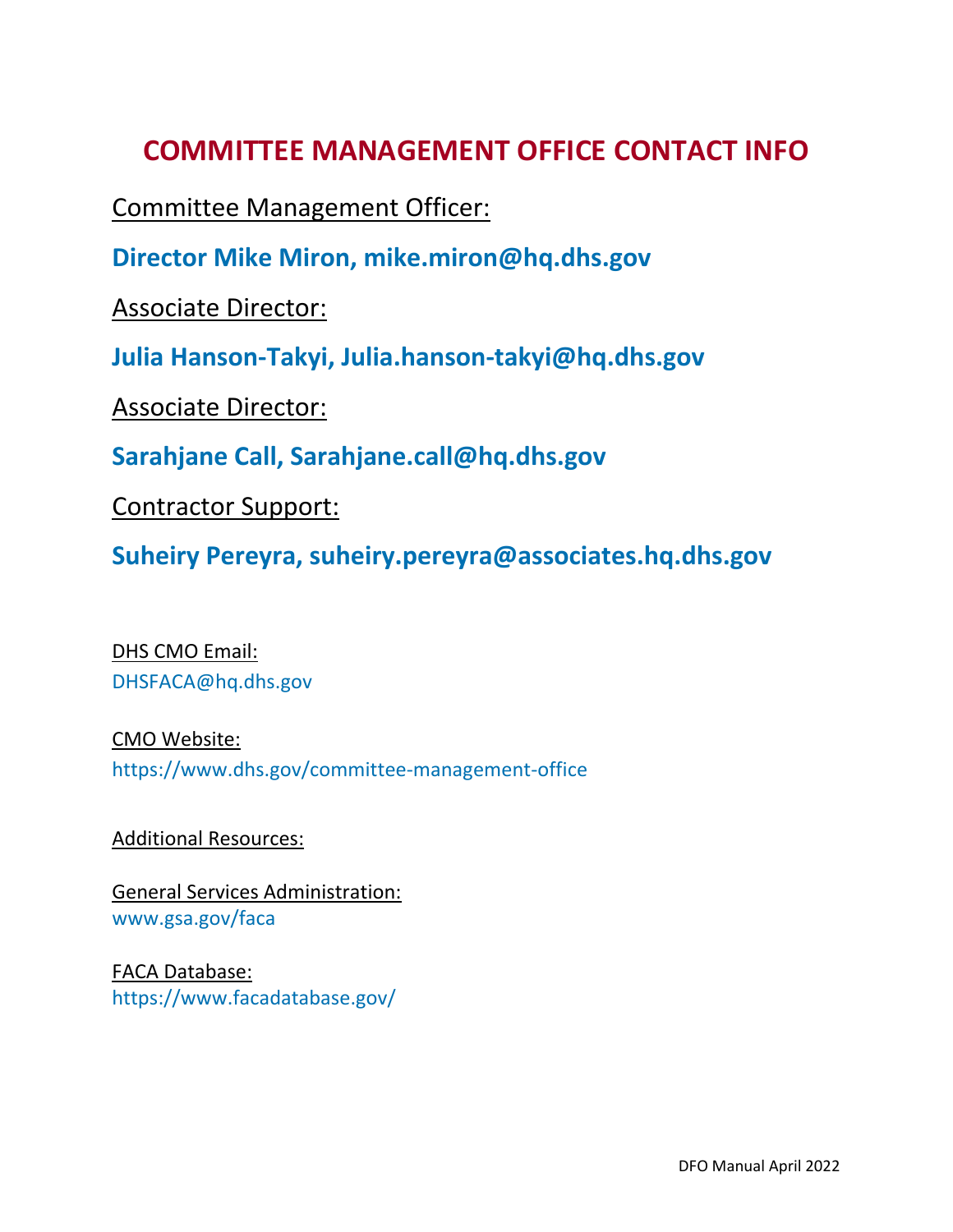#### **TABLE OF CONTENTS**

| Welcome Note from CMO          |  |
|--------------------------------|--|
| <b>CMO CONTACT INFORMATION</b> |  |
|                                |  |
| <b>ESTABLISHMENT AUTHORITY</b> |  |
|                                |  |
|                                |  |
|                                |  |
|                                |  |
|                                |  |
|                                |  |
|                                |  |
|                                |  |
|                                |  |
|                                |  |
|                                |  |
|                                |  |
|                                |  |
|                                |  |
|                                |  |
|                                |  |
|                                |  |
|                                |  |
|                                |  |
|                                |  |
|                                |  |
|                                |  |
|                                |  |
|                                |  |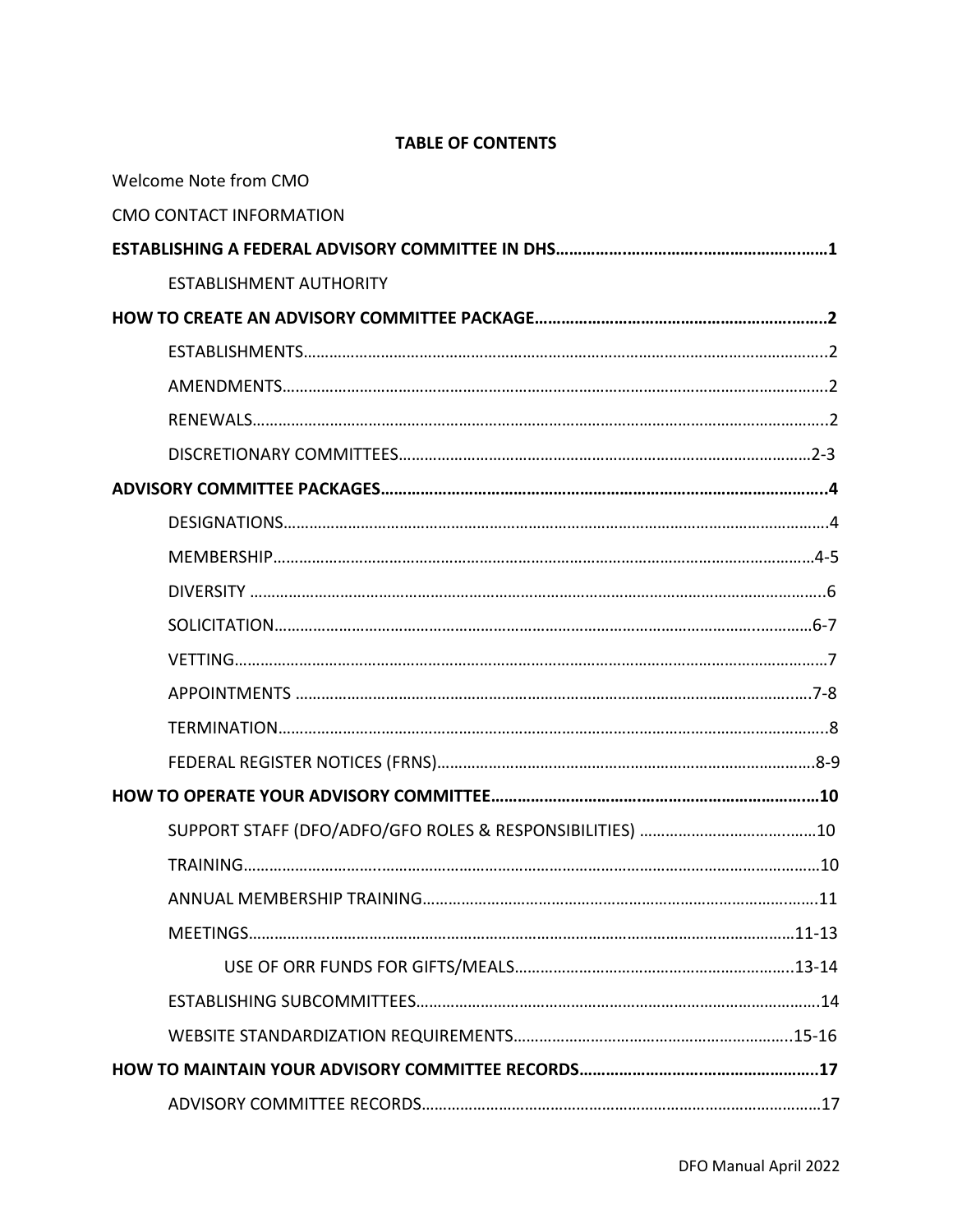| <b>EXECUTIVE ORDERS</b>      |
|------------------------------|
| <b>FORMS &amp; TEMPLATES</b> |
| <b>SOP GUIDANCE</b>          |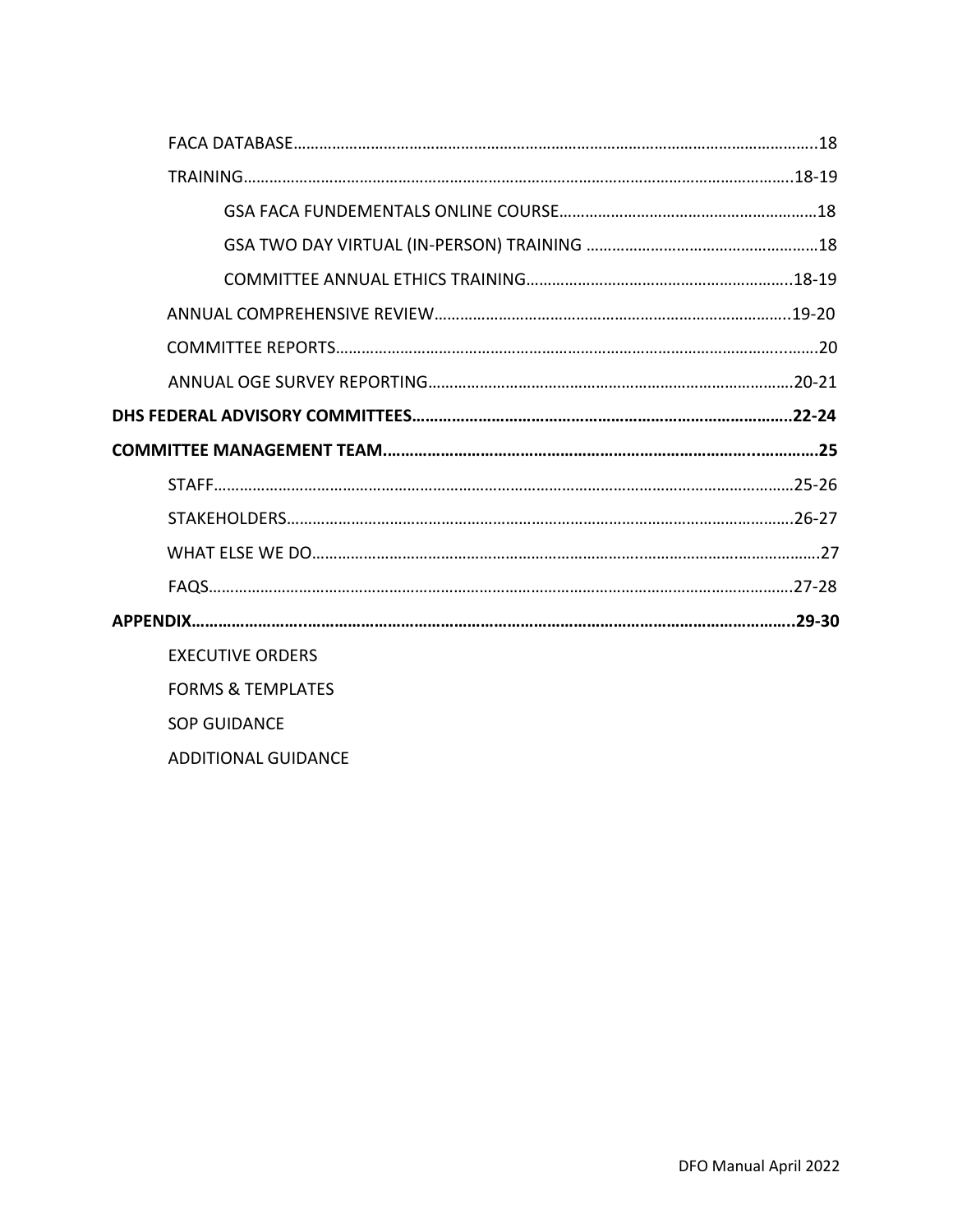# **ESTABLISHING A FEDERAL ADVISORY COMMITTEE IN DHS**

#### ESTABLISHMENT AUTHORITY

The Secretary is the approving authority for the establishment of all advisory committees within DHS. There are three ways to establish a FACA committee: by Executive Order (referred to as presidential), by statute (referred to as statutory), or via the Secretary's authority within the Homeland Security Act, 6 U.S.C. 451 (referred to as discretionary).

- 1. *Presidential authority*. By Executive order of the President or other Presidential directive (non-discretionary);
- 2. *Statutory, required by statute*. By law where the Congress establishes an advisory committee, or specifically directs the President or an agency to establish it (nondiscretionary);
- 3. *Discretionary*. By an agency under general authority in Title 5 of the United States Code or under other general agency-authorizing statutes (discretionary).

*\*Exempt – Committees exempted from FACA openness and transparency requirements. Any committee specifically exempted from FACA by law or by a Secretarial determination that the committee intends to discuss information far too sensitive for public consumption that a threat to public safety would likely occur.*

Typically, the establishment of a FACA committee takes between 3-4 months, depending on how quickly documents move through the approval process. The CMO is responsible for handling the establishment of all DHS Federal advisory committees. If a program office believes there is a need for a new advisory committee, their leadership should consult with DHS CMO for guidance.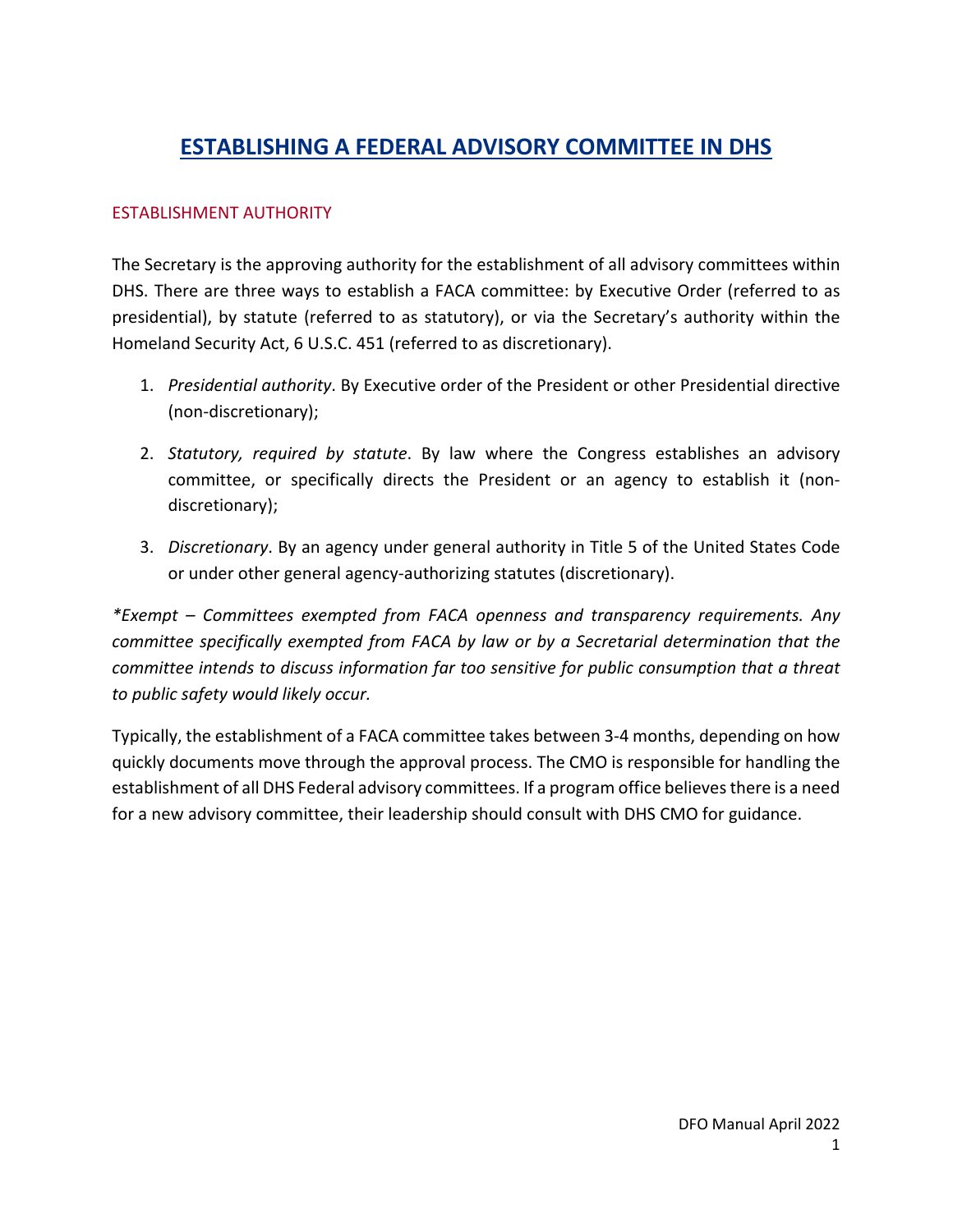# **HOW TO CREATE AN ADVISORY COMMITTEE PACKAGE**

The CMO receives, reviews, concurs, and tracks all the Department's Federal Advisory Committee packages. Prior to submitting through Exec Sec, program offices must ensure all comments, edits, or corrections have been made and all required offices have concurred as such. When submitting a committee package, the program office must also ensure to include documents with tracked changes, if applicable.

ESTABLISHMENTS occur after consultation with CMO, your Office of General Counsel, GSA's Committee Management Secretariat, and any other program office with equities in the establishment of said committee. The program office must submit an establishment package to CMO for review. The package must include a memo, charter, bylaws, and membership balance plan. After receiving approval from the final approving authority, CMO will consult with GSA and file the final charter with Congress. (Appendix C. I. *Establish, Renew & Make Amendments to A Federal Advisory Committee Charter*).

AMENDMENTS may also be made at any time during the life of the committee and will require consultation with CMO before submitting a package. The program office must consult with CMO and submit an amendment package including a memo, and the amended charter. The program office must also ensure the bylaws and membership balance plan are updated for consistency with the amendment and included in the package. Amendments may be either minor or major. Note **§ 102–3.80 and § 102–3.85** of the FACA Final Rule for information on how to accomplish amendments. The procedures for making changes and filing amended charters will depend upon the authority basis for the advisory committee. Amending any existing advisory committee charter does not constitute renewal of the advisory committee as noted in **§ 102–3.60** of the Final Rule (Appendix C. I. *Establish, Renew & Make Amendments to A Federal Advisory Committee Charter*).

RENEWALS must be submitted by the program office for approval 3 months prior to the committee expiry date. The expiry date is typically two years after the date of filing and may also be found in the FACA Database. The package must include a memo, charter, bylaws, and membership balance plan. (Appendix C. I. *Establish, Renew & Make Amendments to A Federal Advisory Committee Charter*).

\*DISCRETIONARY COMMITTEES or committees established under agency authority are required to submit an explanation of need, proof of lack of duplication of resources, and an explanation of how membership will be fairly balanced prior to establishment. Note **§ 102–3.60** of the FACA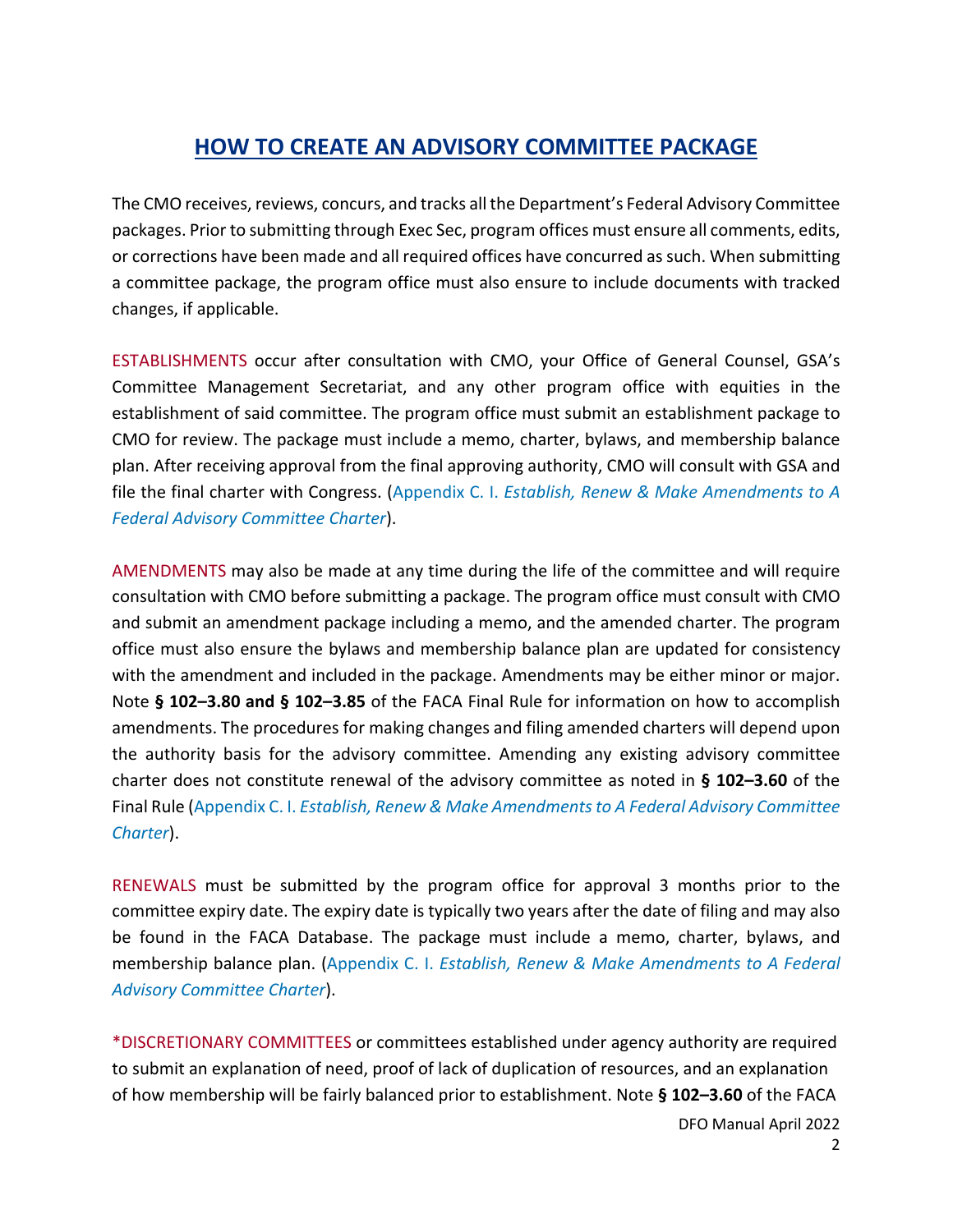Final Rule. After receiving concurrence on the submission of this requirement from the appropriate offices, the program office must submit an establishment package including a memo, charter, bylaws, membership balance plan and a federal register notice. The Federal Register Notice (FRN) must be posted in the Federal Register 15 calendar days before the CMO can file the charter with Congress. Please note, the 15-day FRN requirement also applies to reestablishments, amendments, and meetings. Discretionary committees, that are not renewed before their expiry date will need to file a re-establishment package and must cease operations until a re-establishment is filed with Congress.

Package content requirements will vary for discretionary, statutory, and Presidential committees. Consult with CMO to confirm your committee's requirements.

**No advisory committee may meet or take any action until a charter has been filed by the Department's CMO in accordance with FACA.** The renewal process must start at least 90 days in advance of the charter's termination date to give sufficient time for program and staff offices to review and concur. (Appendix C. I. *Establish, Renew & Make Amendments to A Federal Advisory Committee Charter*).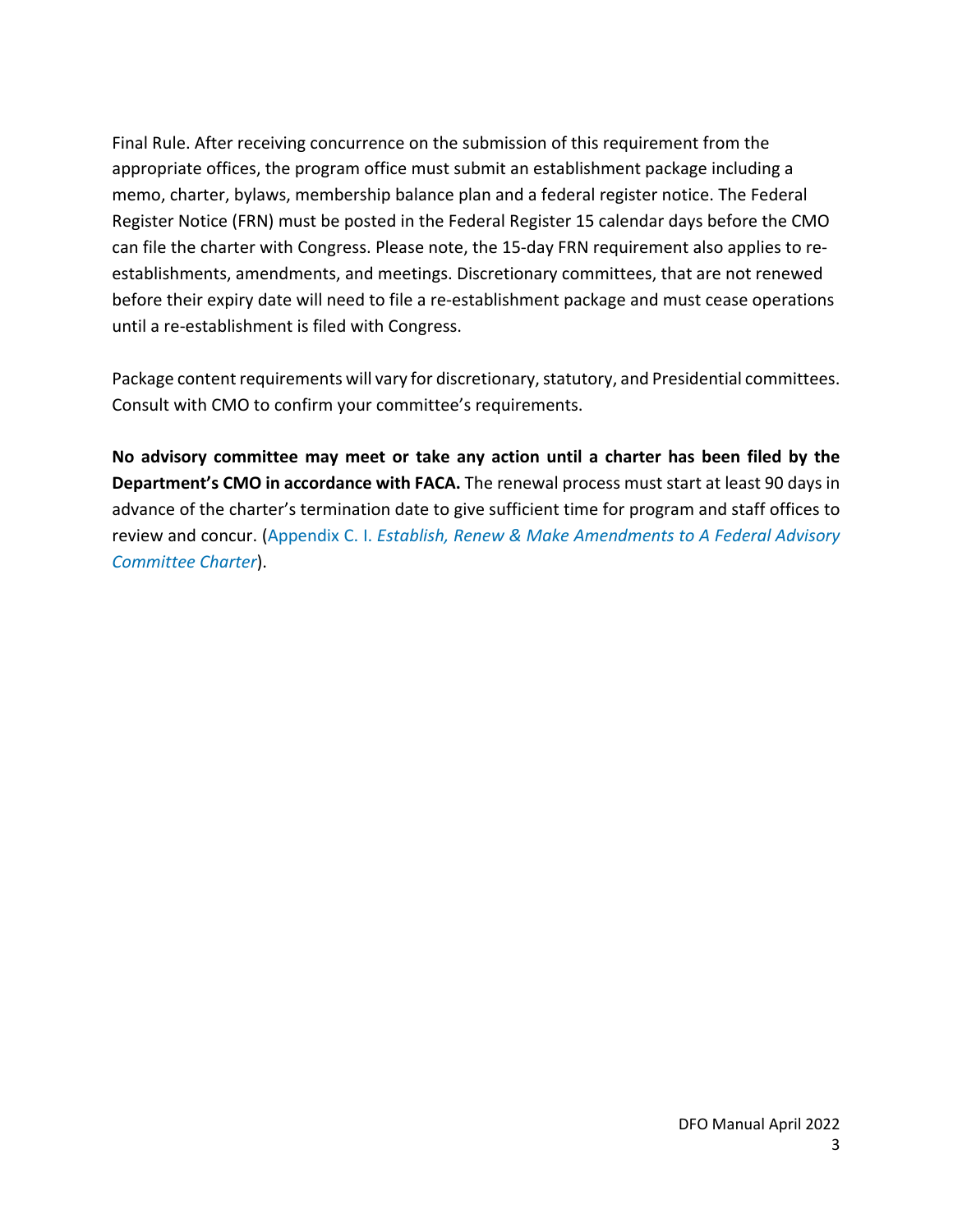# **ADVISORY COMMITTEE PACKAGES**

#### **DESIGNATIONS**

The Designated Federal Officer (DFO) is the DHS official designated with the responsibility to approve or call meetings, approve agendas, attend meetings, and adjourn meetings when doing so is in the public interest. The DFO implements the provisions of sections 10(e) and (f) of FACA. CMO recommends reviewing the establishment authority to verify language on the selection of the DFO. If there are no requirements in the language, the program office must select this individual. Once a determination has been made the program office must submit a designation package, including a memo and a filed-out designation form. (Appendix D. VII *DHS Management Directive 2300* & Appendix B. VI/VII *Designation Memo/Template*). This also applies to the designation of Alternate Designated Federal Officials (ADFO). Final approving authority is the committee's authorizing official.

#### MEMBERSHIP – *Diversity*, *Solicitation, Vetting, Appointments, Membership Removal*

When making committee decisions such as determining who will be comprised of your advisory committee, it is essential to review the FACA Final Rule and your committee documents (Establishment Authority, Charter, Bylaws, & MBP).

**Section 5(b)(2)** of FACA requires an advisory committee to be fairly balanced in its membership in terms of the points of view represented and the functions to be performed.

**Section 102-3.60(b)(3)** of the Final Rule requires agencies to develop a Membership Balance Plan to attain fairly balanced committee membership. Such plan will "ensure that, in the selection of members for the advisory committee, the agency will consider a cross-section of those directly affected, interested, and qualified, as appropriate to the nature and functions of the advisory committee." (41 CFR § 102-3.60(b)(3)) Per the Final Rule, "Advisory committees requiring technical expertise should include persons with demonstrated professional or personal qualifications and experience relevant to the functions and tasks to be performed."

The program office is responsible, under appropriate statutory mandates and personnel rules, for determining the designation of members who will serve on their Federal advisory committees. This will typically occur during the committee establishment process. Members normally come under one of the following designation categories: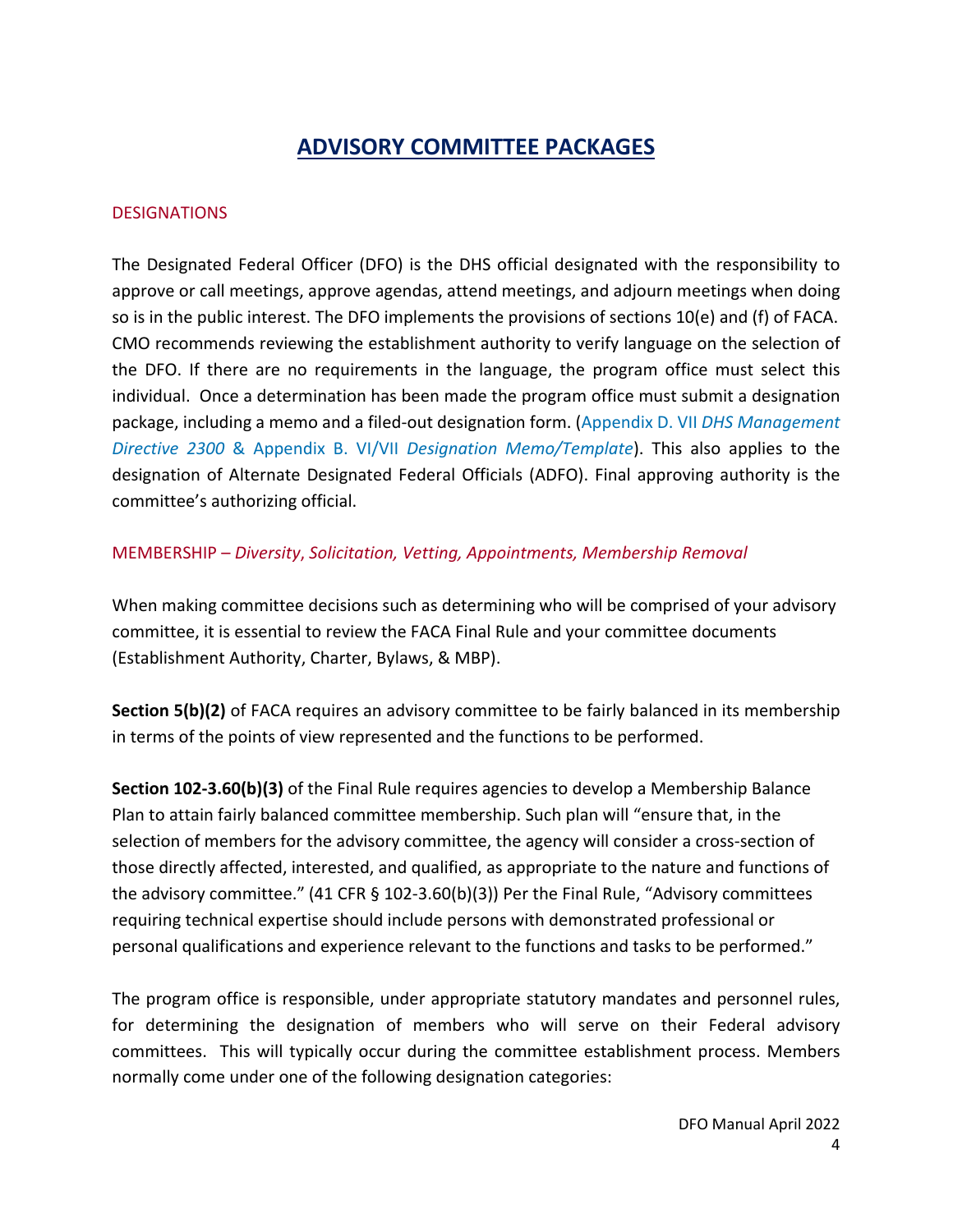#### **Regular Government Employee (RGE) Member:**

Generally, an individual employed within the meaning of 5 U.S.C. 2105, or a Federal officer as defined in 5 U.S.C. 2104.

### **Special Government Employee (SGE) Member:**

An officer or employee of the executive or legislative branch who is retained, designated, appointed, or employed to perform temporary duties (either on a full-time or intermittent basis) for not to exceed 130 days during any period of 365 consecutive days (see 18 U.S.C. 202(a)). In general, SGEs provide Federal advisory committees with their own best independent judgment based on their individual expertise.

### **Representative Member:**

An individual who is not a Federal employee (or a Federal employee who is attending in a personal capacity), who is selected for membership on a Federal advisory committee for the purpose of obtaining the point of view or perspective of an outside interest group or stakeholder interest.

#### **Ex Officio Member:**

An individual who serves on a Federal advisory committee strictly by virtue of holding a particular governmental or organizational office, title, or other specified position.

#### **Experts and Consultants:**

Expert is defined as a person who is specially qualified by education and experience to perform difficult and challenging tasks in a particular field beyond the usual range of achievement of competent persons in that field and is regarded by others in the field as an authority or practitioner of unusual competence and skill in a professional, scientific, technical or other activity. An expert position is one that requires the services of a specialist with skills superior to others in the same profession, occupation or activity to perform work on a temporary and/or intermittent basis. Consultant is defined as a person who can provide valuable and pertinent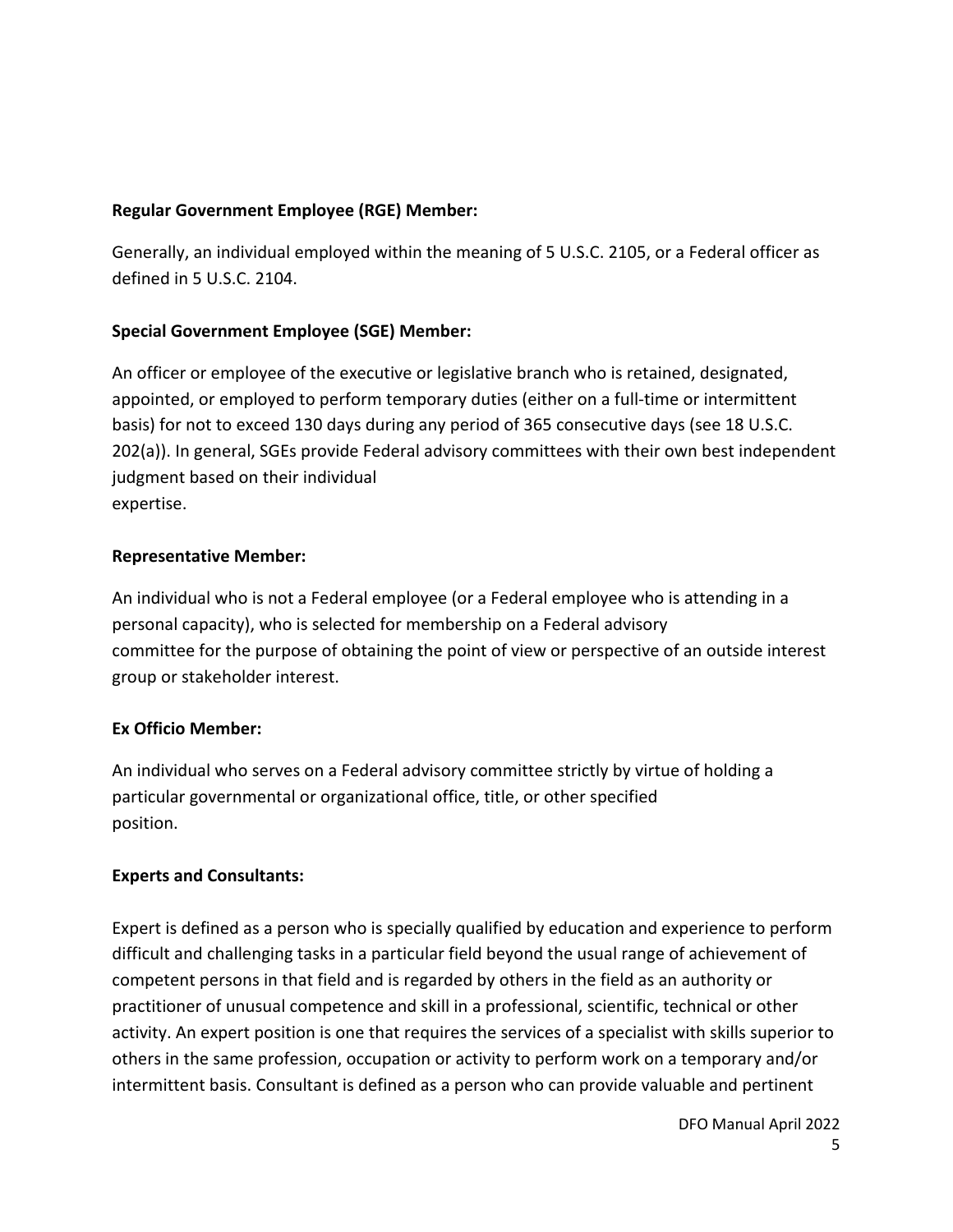advice generally drawn from a high degree of broad administrative, professional, or technical knowledge or experience. A consultant position is one which primarily requires providing advice, views, opinions, alternatives, or recommendations on a temporary and/or intermittent basis.

There may be restrictions on membership type by the authority, the program office will need to make an informed decision about how to balance the membership that will make up the committee. The CMO recommends consultation with the component's ethics and legal offices.

#### *DIVERSITY*

On June 25, 2021, President Biden signed Executive Order (EO) 14035 on *Diversity, Equity, Inclusion, and Accessibility in the Federal Workforce* (hereinafter referenced as DEIA). (Appendix A. I. – *Executive Order (EO) 14035 - Diversity, Equity, Inclusion, and Accessibility (DEIA) in the Federal Workforce*). Now more than ever, the Department continues to strengthen its ability to recruit, hire, develop, promote, and retain our Nation's talent while removing barriers for equal opportunity. As responsible stewards in safeguarding the American people, our homeland, and our values, we must seize every opportunity to improve diversity, equity, inclusion, and accessibility throughout the Department.

In collaboration with the Office of Civil Rights and Civil Liberties (CRCL) and the Office of General Counsel (OGC), CMO has developed approved standardized DEIA language to ensure compliance with EO 14035, for the Department's advisory committees.

As a requirement, the language below must be included in all Charters, Bylaws, and MBPs as they are being renewed. This language must also be included when soliciting for membership via the Federal Register.

*"In order for DHS to fully leverage broad-ranging experience and education, the (Committee Name) must be diverse with regard to professional and technical expertise. DHS is committed to pursuing opportunities, consistent with applicable law, to compose a committee that reflects the diversity of the nation's people."*

#### *SOLICITATION*

The program office may solicit members by nomination or through the Federal Register. Individuals are selected and appointed to a DHS Federal advisory committee based on their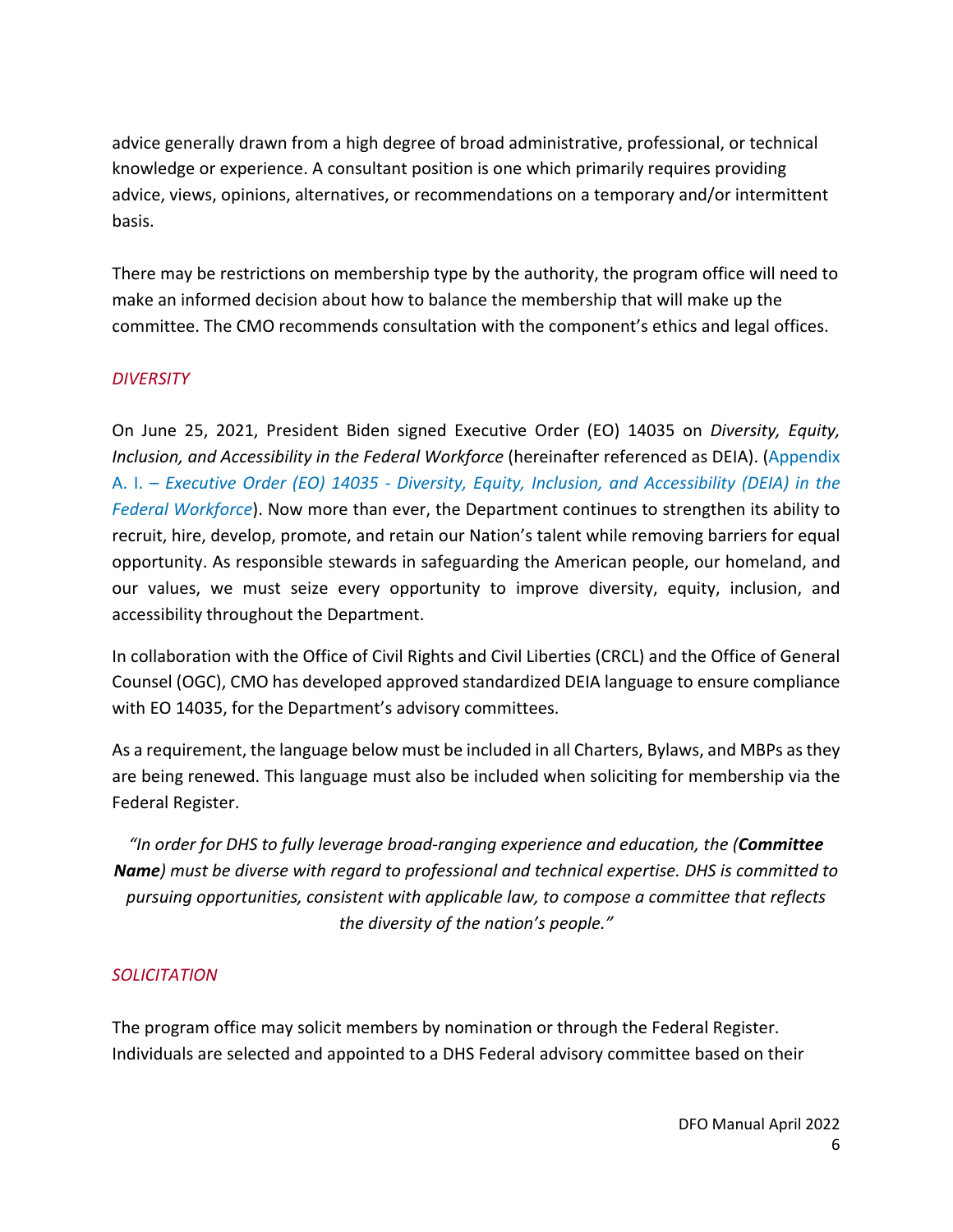qualifications and ability to contribute to the accomplishment of the committee's objectives. The statutory authority or charter that establishes the committee often includes specific requirements for committee membership.

One of the Department's principal objectives in managing its advisory committees is to ensure that committee members appropriately reflect the diversity of American society. In the selection of members for discretionary committees, DHS is required to consider a cross-section of those directly affected, interested, and qualified, as appropriate to the nature of the advisory committee. Committees requiring technical expertise should include persons with demonstrated professional or personal qualifications and experience relevant to the functions and tasks to be performed. Each committee shall represent, to the extent possible, members with diverse professional and personal qualifications and experience. (Appendix A. I. – *Executive Order (EO) 14035 - Diversity, Equity, Inclusion, and Accessibility (DEIA) in the Federal Workforce*).

The Federal Register has provided an example of how your solicitation for nomination should look. Please use this resource below as a guide when completing this step.

# **[https://www.federalregister.gov/documents/2019/07/01/2019-14015/solicitation-of](https://www.federalregister.gov/documents/2019/07/01/2019-14015/solicitation-of-nomination-for-appointment-to-the-advisory-committee-on-women-veterans)[nomination-for-appointment-to-the-advisory-committee-on-women-veterans](https://www.federalregister.gov/documents/2019/07/01/2019-14015/solicitation-of-nomination-for-appointment-to-the-advisory-committee-on-women-veterans)**

#### **VETTING**

After selections have been made, the program office must submit a vetting package to CMO for clearance by the White House Liaisons Office. Program offices must submit a vetting package for any individual that holds a membership on the committee. This package requires a vetting slate detailing the specifics of each candidates, bios, and confirmation of a lobbyist check. CMO will review the package and submit to the White House Liaison's Office. Once this has been cleared by the WHLO, CMO will return to the program office. If an individual is not cleared for any reason, CMO will make the DFO aware. (Appendix B. XVII/XVIII. – *Vetting Bios/ Slate Template* Appendix C. III – *Vetting Process for Membership SOP*).

#### APPOINTMENTS

Following WHLO vetting clearance, the DFO will need to submit an appointment package to CMO. Depending on the establishing authority, this may not be a requirement. However, CMO will be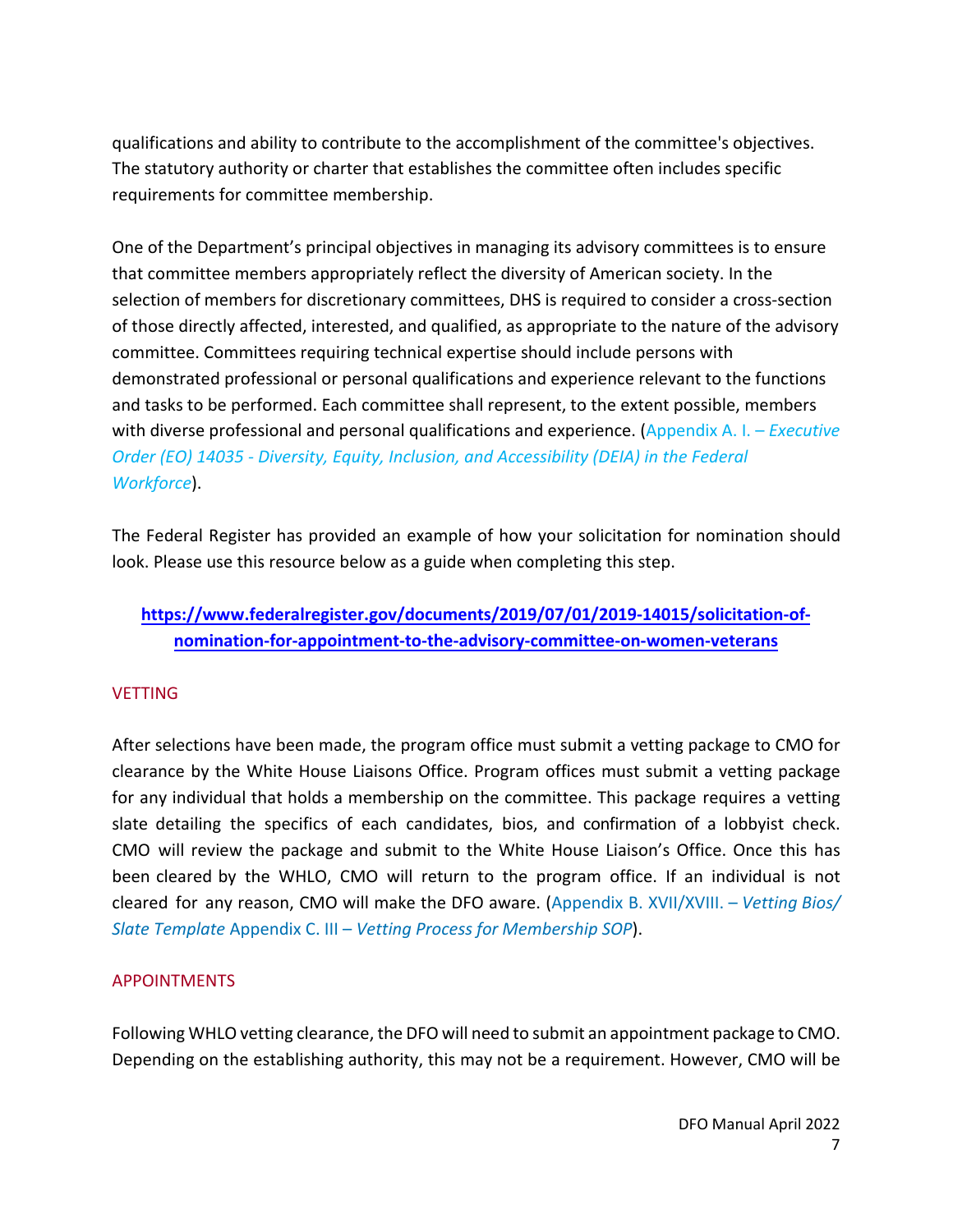available to review if the DFO has any concerns. The package should consist of an appointment memo and an appointment letter for each candidate. Once the package has been approved the appointment memo and letters are sent to the component head or DHS Secretary for signature. An appointment is not valid until the appointment letters are signed by the component head or DHS Secretary. Once signed, the appointment letters are mailed to the selected members. (Appendix C – *Membership Appointments* & Appendix B. II/III – *Appointment Memo & Letter* Templates).

#### **TERMINATION**

An advisory committee should terminate as soon as it has completed its mission, become obsolete in the time that has passed since it was established, no longer undertaking the purpose for which it was originally formed, or the Department determines that it is no longer needed. If this determination is made prior to the charter's expiration, the charter will simply not be renewed, and the Component head will advise the Secretary via an information memorandum. When termination of an advisory committee is appropriate prior to the charter expiration date, the Component head will recommend termination to the Secretary via an action memorandum. If a legislative change is required to terminate a non-discretionary advisory committee, the CMO will note this action in the FACA database, and the committee will be listed as "Administratively inactive" pending legislative action. (Appendix C. II - *How to Terminate a Federal Advisory Committee SOP*). Please also note § 102–3.30 of the FACA Final Rule, for additional guidance on terminations.

#### FEDERAL REGISTER NOTICES or FRNs,

The Federal Register is a legal publication in which the Executive Branch of the U.S. Government publishes regulations, orders, and other documents. The Federal Register is issued weekdays by the Office of the Federal Register. [\(https://www.federalregister.gov/\)](https://www.federalregister.gov/)

The Federal Advisory Committee Act requires that:

- Section 10(a)(l) Each advisory committee meeting shall be open to the public.
- Section  $10(a)(2)$  Except when the President determines otherwise for reasons of national security, timely notice of each such meeting shall be published in the Federal Register.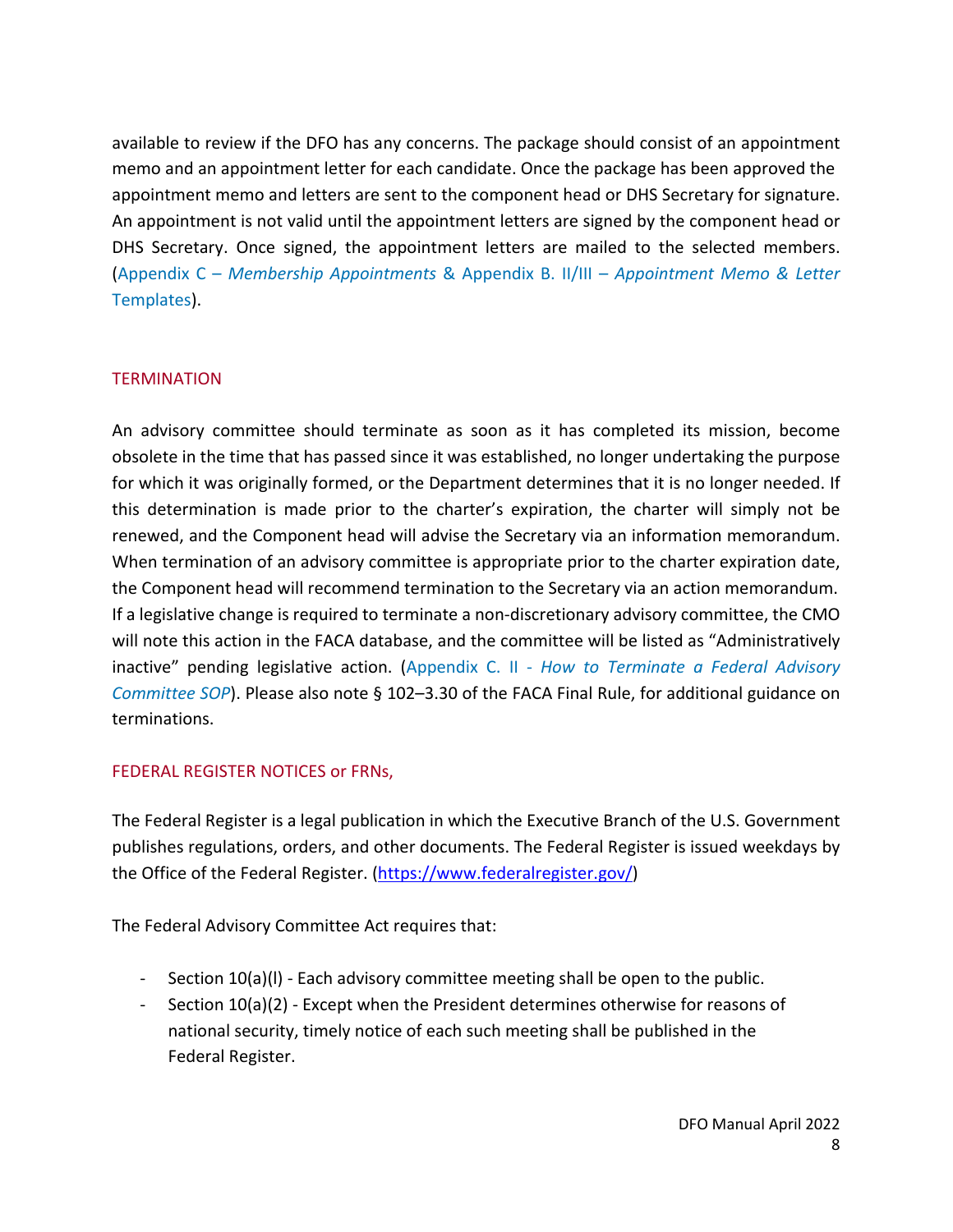DFO's are required to post a notice to the Federal Register for the:

- Establishment/Reestablishment of a Committee
- Solicitation of Membership
- Announcement of a Meeting
- Correction to a Previous Notice

The Federal Register provides guidance on how to prepare a draft notice in their handbook. (Appendix B. X – *Federal Register Notice Template* & Appendix D. IV – *Federal Register Handbook*). CMO also recommends reaching out to an OFR via OGCFedReg@hq.dhs.gov to assist in the drafting and submission of notices. For more information on FRN's please review the following appendix. (Appendix C. VI. – Posting a Federal Register Notice, Appendix D. II - *Esignature, OFR Submissions and Common Errors to Avoid &* Appendix D. V*. – How to Obtain a Docket Number*).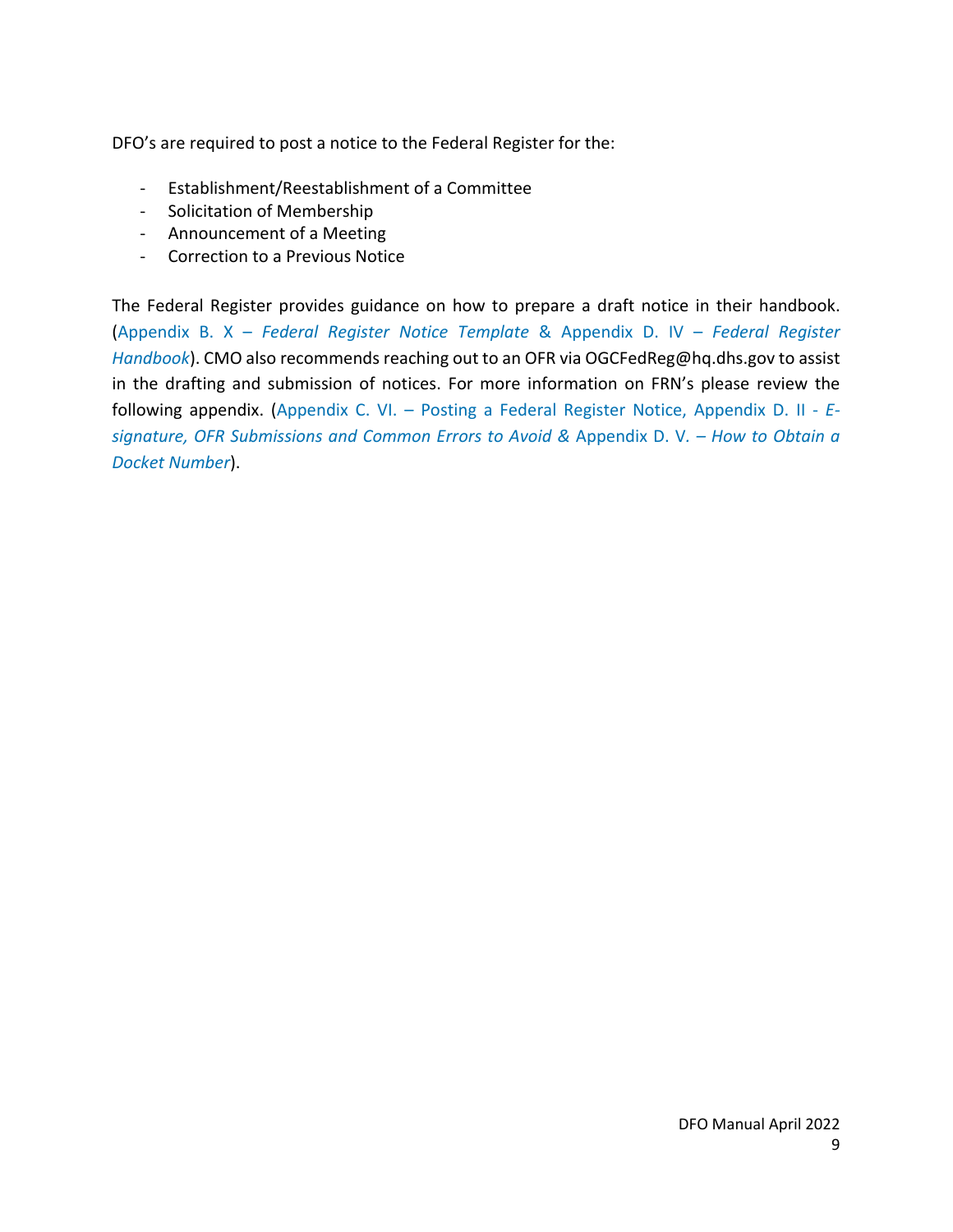# **HOW TO OPERATE YOUR ADVISORY COMMITTEE**

#### SUPPORT STAFF

Advisory committee support staff must be assembled quickly if the entity is to complete its mission in the time allotted. As defined by the FACA Final Rule, the committee staff includes any Federal employee, private individual, or other party (whether under contract or not) who is not a committee member, and who serves in a support capacity to an advisory committee or subcommittee. (§ 102–3.25). Most committees include a DFO/ADFO or Executive Director, and administrative staff members. The DFO, is defined as the individual designated by the agency head, for each advisory committee for which the agency head is responsible, to implement the provisions of sections 10(e) and (f) of the Act and any advisory committee procedures of the agency under the control and supervision of the CMO. (§ 102–3.120). For more information on how to manage your advisory committee, you may reference Subpart C—*How Are Advisory Committees Managed?* of the FACA final Rule.

When selecting the individual who will be the DFO/ADFO or Executive Director, the program office must review the establishing authority for any requirements. If the establishing authority does not have any specific details on the selection of the DFO/ADFO or Executive Director, CMO recommends consulting with the approving authority to make the best selection for the committee. After a selection has been made the program office must formally designate the DFO/ADFO to the advisory committee. For Designation guidance, you may reference the MD 2300 (Appendix D. VII *DHS Management Directive 2300* & Appendix B. VI/VII *Designation Memo/Template*).

#### **TRAINING**

The General Services Administration (GSA) offers FACA 101 and 201 training. It is recommended that advisory committee support staff complete this training prior to beginning any FACA related processes. FACA 101 is a preliminary training, administered online through the GSA Training Portal, while FACA 201 is a bit more comprehensive and is administered through GSA staff over the course of 3 days.

For further information on the training and to register, individuals may access the GSA FACA Training Portal below: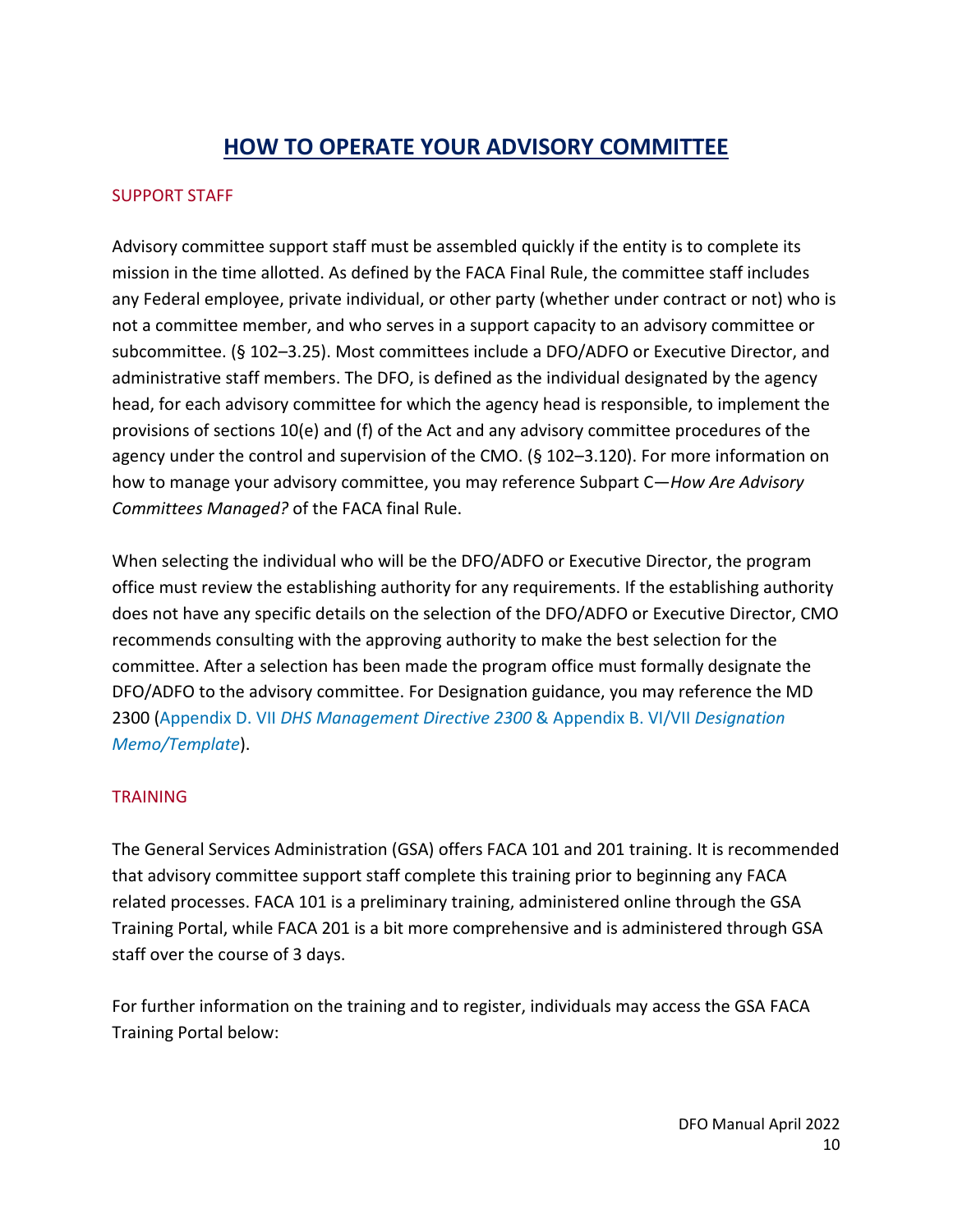# **[https://www.gsa.gov/about-us/events-and-training/gsa-training-programs/training-for](https://www.gsa.gov/about-us/events-and-training/gsa-training-programs/training-for-federal-employees/gsa-portal-faca-training-registration)[federal-employees/gsa-portal-faca-training-registration](https://www.gsa.gov/about-us/events-and-training/gsa-training-programs/training-for-federal-employees/gsa-portal-faca-training-registration)**

GSA also provides additional advice and guidance on federal advisory committees here:

# **[https://www.gsa.gov/policy-regulations/policy/federal-advisory-committee](https://www.gsa.gov/policy-regulations/policy/federal-advisory-committee-management/advice-and-guidance)[management/advice-and-guidance](https://www.gsa.gov/policy-regulations/policy/federal-advisory-committee-management/advice-and-guidance)**

and an informal (FACA) Database Training video, here:

### **<https://www.youtube.com/watch?v=5f0muCOmLrI>**

If you or your staff require any additional assistance or training, CMO is available for scheduling, by contacting our group mailbox at [dhsfaca@hq.dhs.gov.](mailto:dhsfaca@hq.dhs.gov)

\*See further details under *How to Maintain FACA Records*, on **page 17**.

#### ANNUAL MEMBERSHIP TRAINING

Following the appointment of committee members, the DFO is required to provide membership training. A representative from the CMO will administer the membership briefing, providing guidance on their membership and FACAs. The program office may also consult with CMO to administer this guidance. Following this, an ethics official from the programs' office should review the ethical requirements for members for the life of their membership. Committees who have SGE members, are also required to track the annual submission of OGE 450 forms (Appendix B. X. II *– OGE 450 Form*).

It is best practice to hold membership training during an administrative meeting. This will allow members to get acclimated with their roles on the committee and will provide for a smooth transition to their first official meeting.

#### **MEETINGS**

Advisory committee meetings must be held based on what has been specified in the committee's establishing authority and/or charter. Following the Federal Register Notice guidance, the DFO must post an official meeting notice 15 calendar days prior to the meeting date. CMO recommends preparing for an advisory committee meeting at least 30-60 days prior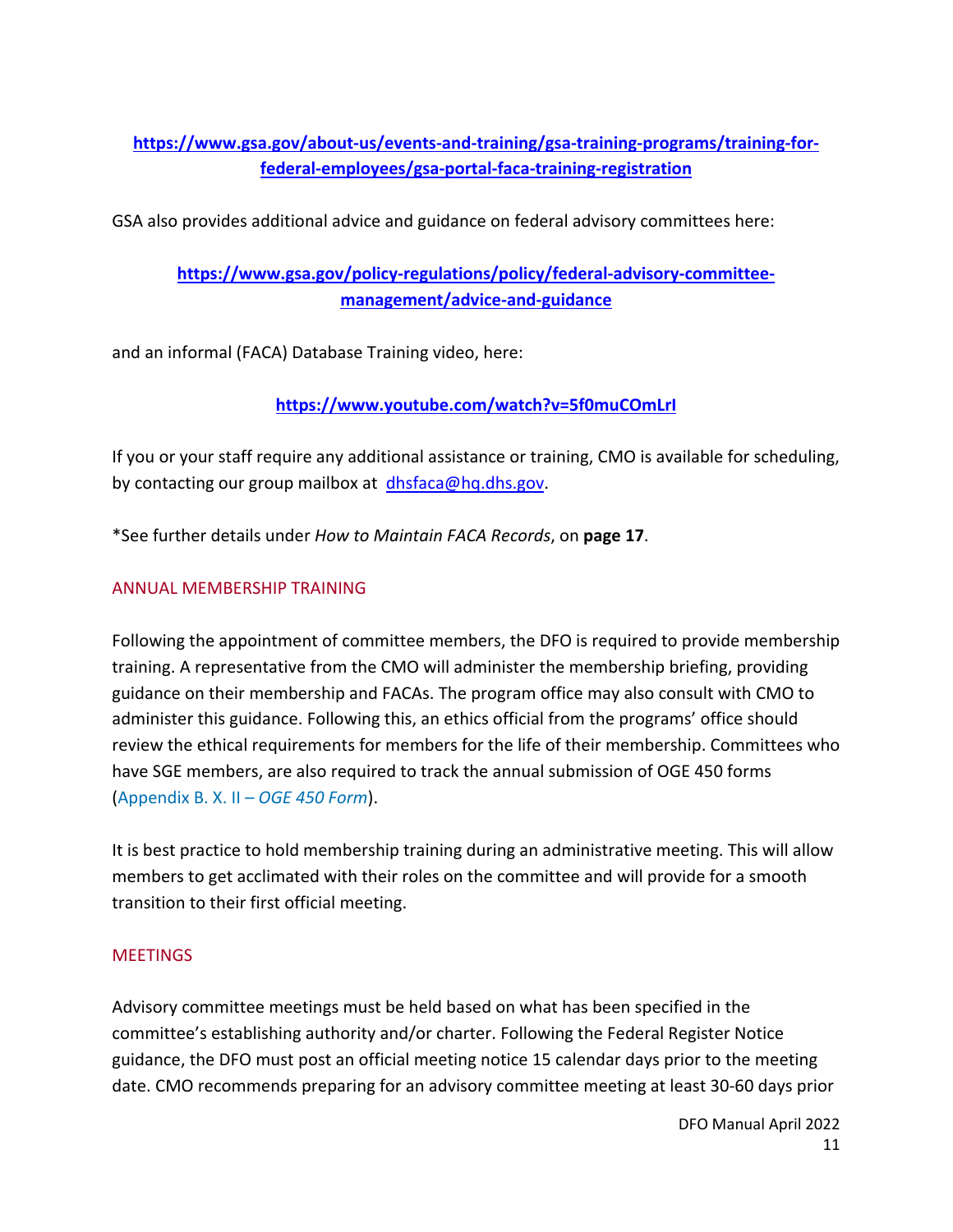to the meeting date. Preparations should include selecting an appropriate date, time, and location.

No meeting shall be held in the absence of the DFO or ADFO. DHS Federal advisory committees operate using the principles of a quorum and consensus to the maximum of possible. Unless otherwise established in the committee's charter or legislation, a quorum shall consist of a majority (more than one half) of the committee's authorized membership including ex-officio members. If a **quorum is not present, contact the CMO immediately** to discuss options. Each meeting of a committee shall be conducted in accordance with an approved agenda.

For more information on advisory committee meetings, please review § 102–3.140 of the FACA of the FACA final rule and (Appendix A. (EO) 14043 - *Requiring Coronavirus Disease 2019 Vaccination for Federal Employees*, Appendix B. I – *Agenda Sample*, Appendix B. XI – *Meeting Minutes Sample*, Appendix B. XIV – *Script Sample*, Appendix C. V. – *Operate a Meeting & Virtual Meeting Guidance*, & Appendix D. VII – *Roberts Rules of Order Guidance*).

#### **Government in the Sunshine Act**

Advisory committee meetings may be closed or partially closed to the public based upon provisions of the Government in the Sunshine Act of 1976 (Public Law 94-409). Examples of meetings that may be closed under the FACA are:

- Those including discussions of classified information.
- Reviews of proprietary data submitted in support of federal grant applications; and
- Deliberations involving considerations of personnel privacy.

For more information on Government in the Sunshine Act access PDF here: [https://www.gsa.gov/cdnstatic/SunshineAct\\_R2B-x3-g\\_0Z5RDZ-i34K-pR.pdf](https://www.gsa.gov/cdnstatic/SunshineAct_R2B-x3-g_0Z5RDZ-i34K-pR.pdf)

Closure must be consistent with the exemption(s) of the Government in the Sunshine Act, 5 U.S.C. 552b(c).

#### **TO CLOSE ALL OR PART OF AN ADVISORY COMMITTEE MEETING, THE DFO MUST:**

DFO Manual April 2022 (a) **Obtain prior approval***.* Submit a request to the agency head, or in the case of an independent Presidential advisory committee, the Secretary, citing the specific exemption(s) of the Government in the Sunshine Act, 5 U.S.C. 552b(c), that justifies the closure. The request must provide the agency head or the Secretary sufficient time (generally 30 calendar days) to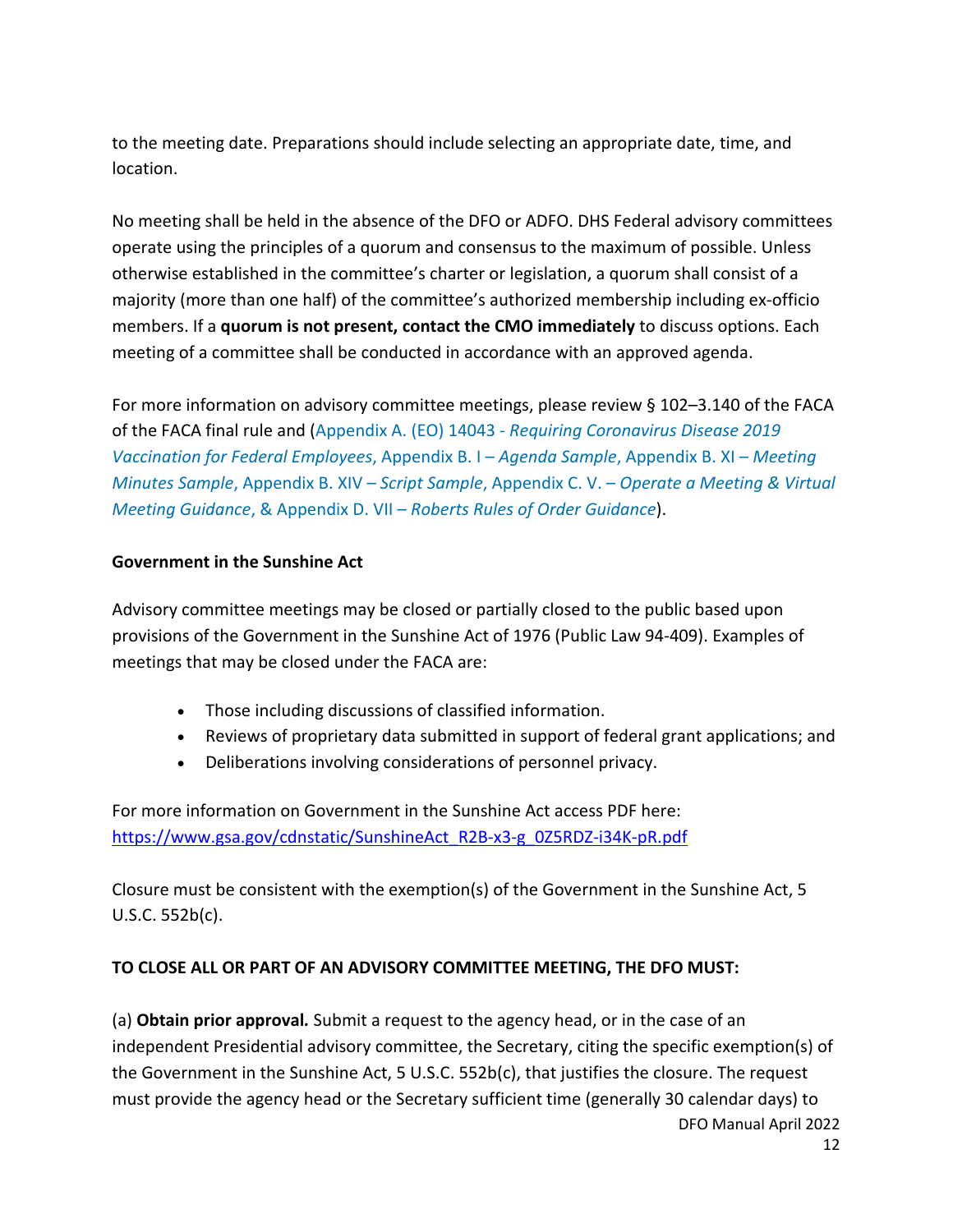review the matter in order to make a determination before publication of the meeting notice required by Final Rule Section **102–3.150**.

(b) **Seek General Counsel review.** OGC or, in the case of an independent Presidential advisory committee, the General Counsel of GSA should review all requests to close meetings. The DFO shall obtain a preliminary review of any request to close a meeting from the CMO before requesting OGC review.

(c) **Obtain agency determination***.* If the agency head, or in the case of an independent Presidential advisory committee, the Secretary finds that the request is consistent with the provisions in the Government in the Sunshine Act and FACA, the appropriate agency official must issue a determination that all or part of the meeting be closed. The Secretary has given authority to the CMO to issue an agency determination to close all or part of an advisory committee meeting.

(d) **Ensure public access to determination.** The agency head or the chairperson of an independent Presidential advisory committee must make a copy of the determination available to the public upon request.

#### USE OF ORR FUNDS FOR MEALS OR GIFTS

ORR funds are available for "official agency events, typically characterized by a mixed ceremonial, social and/or business purpose, and hosted in a formal sense by high level agency officials" that relate to a function of the agency.

ORR funds are specifically available to provide official entertainment, including meals and light refreshments, at events where the Department's programs and priorities will be represented to others by high-ranking Department officials.

As a general matter, the Department has wide discretion in the use of its ORR funds, and the use of the funds in connection with official events, hosted in a formal sense by high level Department officials and relating to functions of the Department will not be questioned.

The use of ORR funds is an exception to the general rule that appropriated funds are not available to provide food, including light refreshments, absent specific statutory authority.

The Department's policy specifically permits the use of ORR to provide refreshments for official receptions, so long as the reception complies with the attendance ratios established by the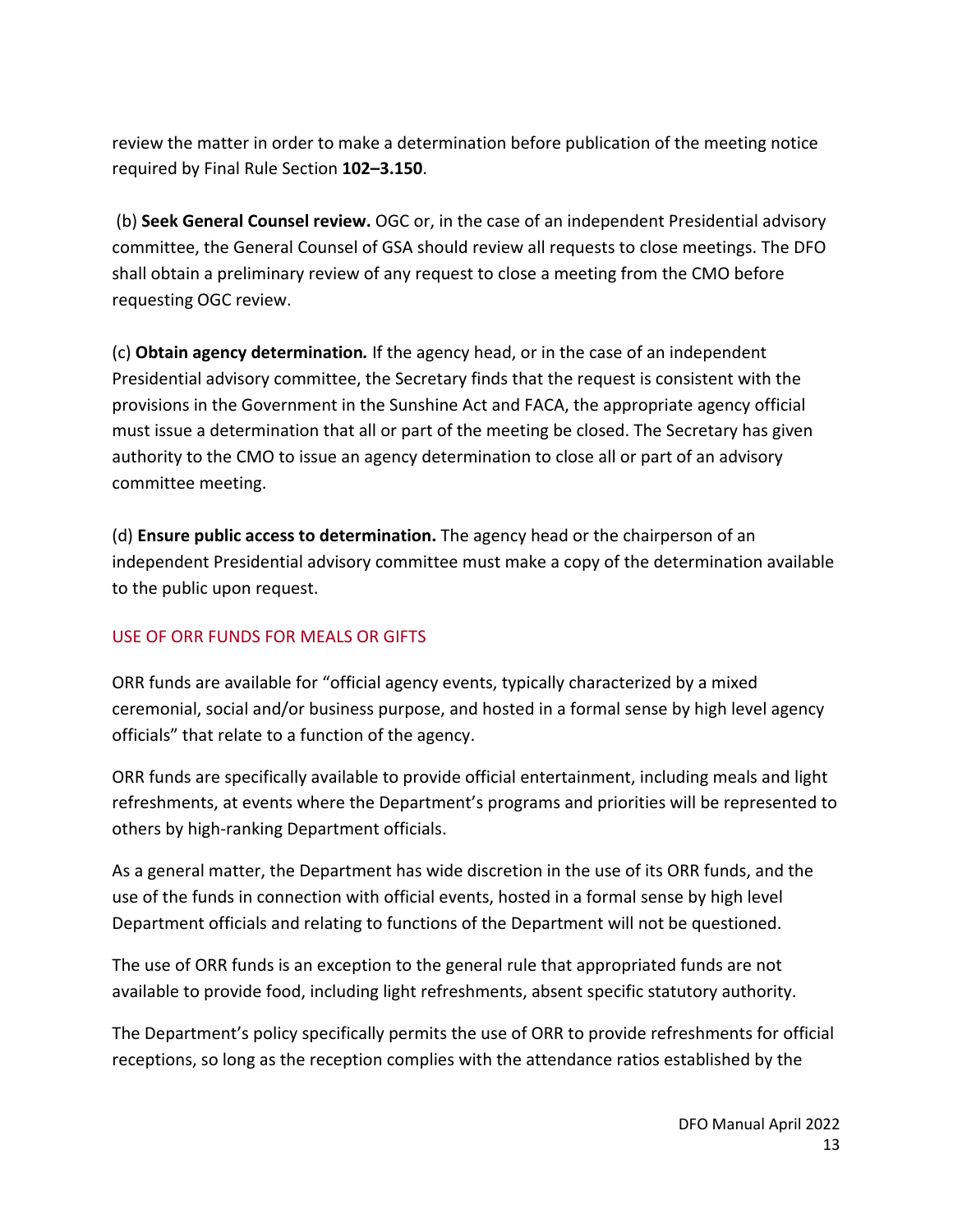policy. If the DFO plans on providing meals and/or gifts, please consult with CMO and the appropriate legal offices.

See Decision Concerning Use of Office of the United States Trade Representative Reception and Representation Funds, B-223678 (Comp. Gen. Jun. 5, 1989).

See e.g., Trade and Development Program – Use of Representation Funds to Pay for Meals, B-250988 (Comp. Gen. Sep. 2, 1993).

See e.g., United States Trade Representative – Use of Reception and Representation Funds, B-223678 (Comp. Gen. Jun. 5, 1989).

See e.g., Meal Expenses for CIA Security Detail, B-272985 (Comp. Gen. Dec. 30, 1996).

See Section 2.9 of the Department's Financial Management Policy Manual.

#### ESTABLISHING SUBCOMMITTEES

If authorized by the committee charter, a committee may establish subcommittees or workgroups to gather information, conduct research, draft position papers, and analyze relevant issues and facts. Subcommittees can be named anything and can be labelled as a task force, work group, group, etc. While subcommittees are generally not subject to FACA, their activities are covered by the charter of the parent committee. Subcommittees may not work independently of the parent committee and must report their recommendations and advice to the full committee for full deliberation and discussion.

With respect to the authority of the committee, Congress, the Secretary, or the component head will provide the advisory committee with taskings. These taskings should be reviewed by the committee members for them to establish subcommittees. Members from the parent committee may volunteer to be a part of the subcommittee or selected to take part by the chair/vice chair. Prior to subcommittee participation, all individuals identified to serve must be vetted and cleared by the DHS WHLO. (Appendix C. III – *Vetting Process for Membership SOP*).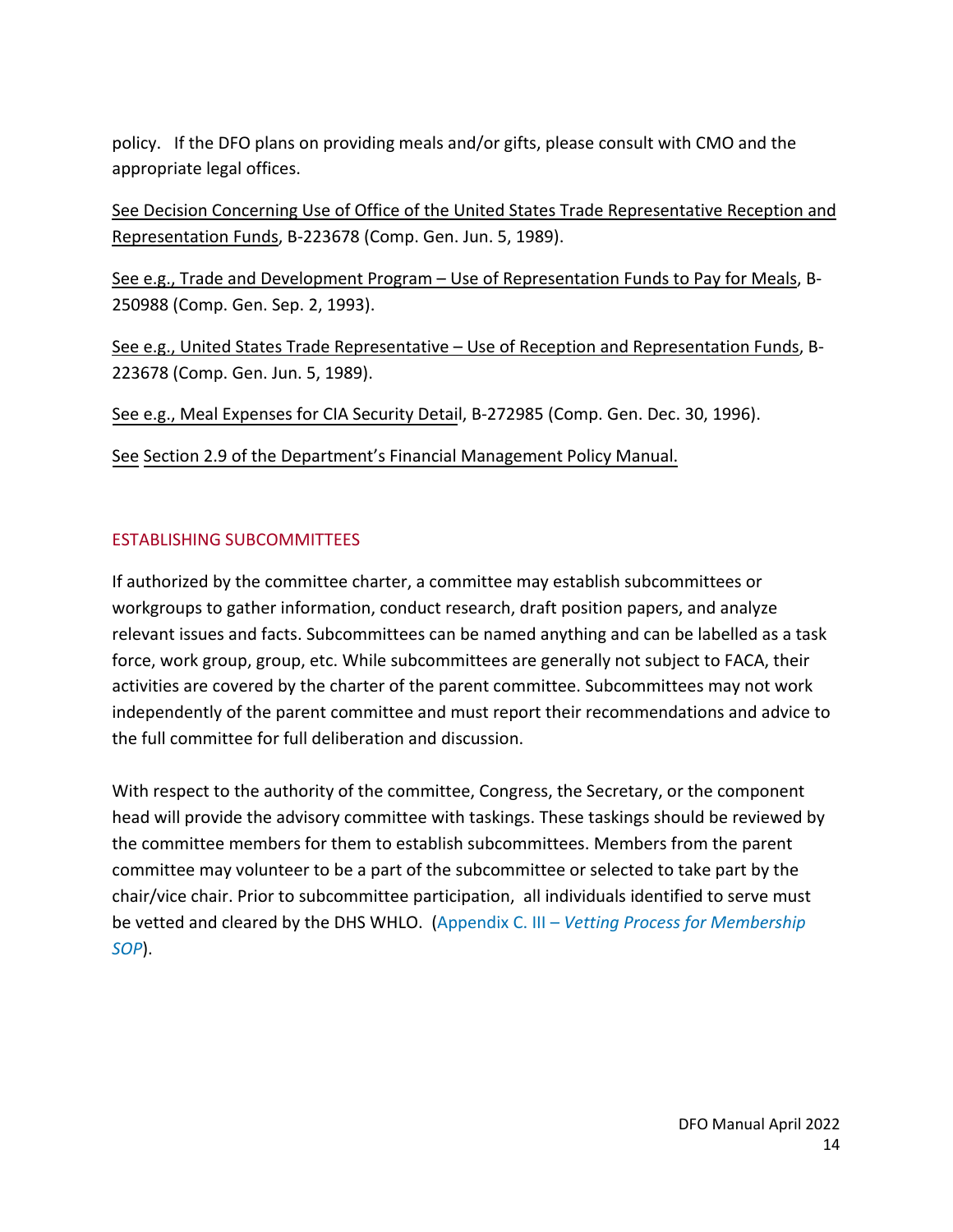## WEBSITE STANDARDIZATION REQUIREMENTS

The Federal Advisory Committee Act of 1972 (Public Law 92-463) created a structured process for creating, operating, and terminating Federal advisory committees that provide advice to the Executive Branch of government. This law also stipulated requirements for:

- public notification of the creation and operation of Federal advisory committees;
- public input; and
- data collection and reporting of Federal advisory committee activities.

Between 1972 and 1997 an annual comprehensive review of agency Federal advisory committees was reported to the President and Congress through an annual hard copy report. Since 1998, comprehensive information on Federal advisory committees has been collected by a specialized, Federal government, Interagency, information-sharing database that collects data on Federal advisory committee activities government-wide and is publicly available on the web.

While the FACA Database is available to the public it was built as a data collection and reporting tool, and not a public communication tool. The database may not be intuitive to navigate if someone is not well versed on the Federal Advisory Committee Act.

Consistent with the Open Government Directive, the purpose of this website is to make it easier for the public to understand the Federal Advisory Committee Act. For compliance with the Act, it's in the best interest of the Administration, the Department requires that its FACAs utilize FRNs, website communications, and any other approved public facing communications that increase each committee's transparency with the public.

To meet web standardization requirements, committee websites **must** include:

- A copy of the current charter
- A list of the most current membership, including reference to Chair and Vice Chair members
- A list of current subcommittee taskings and subcommittee membership
- Meeting Minutes from past meetings
- Agenda for upcoming and past meetings
- Final Reports
- DFO Contact information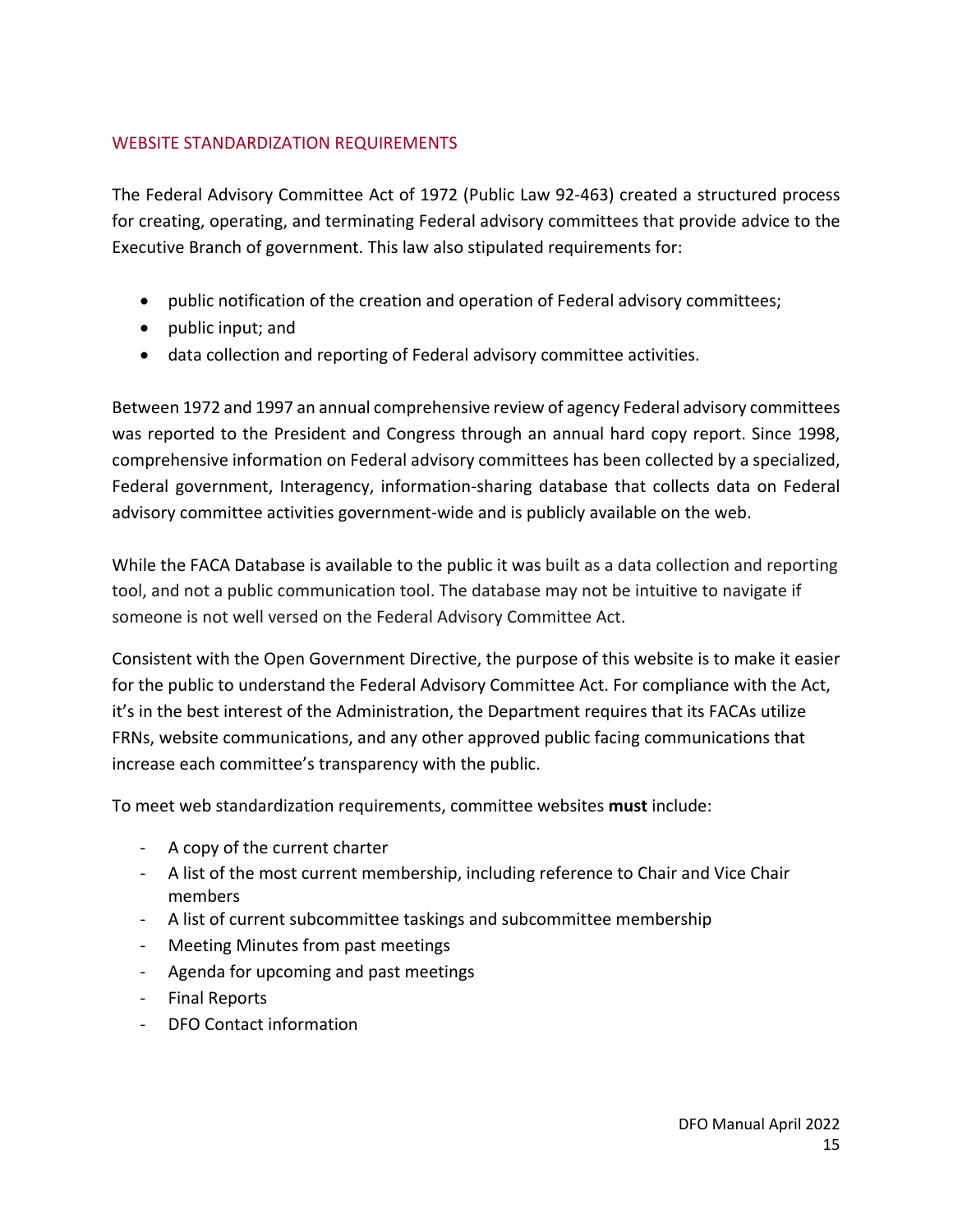CMO will conduct monthly checks of all Department FACA websites. DFOs must ensure they are meeting these requirements and updating as changes occur with the committee, accordingly.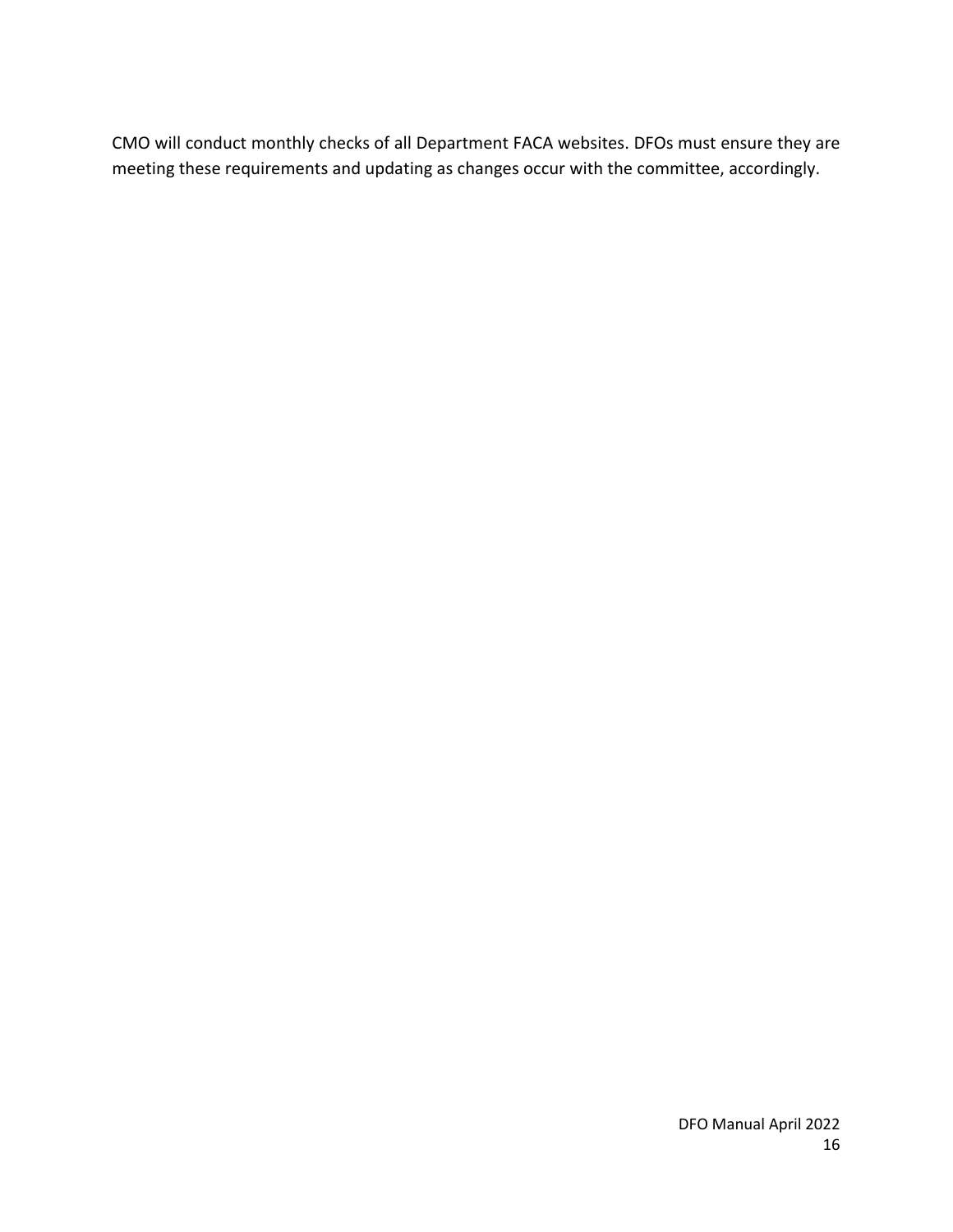# **HOW TO MAINTAIN YOUR ADVISORY COMMITTEE RECORDS**

#### ADVISORY COMMITTEE RECORDS

All records, reports, and other documents of each advisory committee must be available for public inspection and copying pursuant to FACA. DFOs and advisory committee support staff are required to retain Federal records in accordance with record retention schedules as required by the Federal Records Act and regulations implemented by the National Archives and Records Administration, (see § 102-3.175 of the FACA Final Rule) DFOs and advisory committee support staff must preserve records containing adequate and proper documentation of the organization, function, policies, decisions, procedures, and essential transactions of the advisory committee. The documents referred to include the records, reports, transcripts, minutes, working papers, drafts, studies, agenda, or other documents made available to or prepared for or by each advisory committee.

Detailed minutes are kept by the DFO or designee, of each advisory committee meeting and subcommittee meeting. By FACA law, the minutes must include the following:

- The time, date, and place of the meeting.
- A list of the persons who were present at the meeting, including advisory committee members and staff, agency employees, and members of the public who presented oral or written statements.
- An accurate description of each matter discussed and the resolution, if any, made by the committee regarding such matter.
- Copies of each report or other document received, issued, or approved by the committee.

You may also review Appendix B. XI – *Meeting Minutes Sample*.

General Records Schedule 6.2 (Appendix D. V. – *General Records Schedule 6.2 Guidance*), covers Federal records created or received by Federal advisory committees and their subgroups pursuant to the Federal Advisory Committee Act (FACA) of 1972 (5 U.S.C., Appendix, as amended) and records related to the management of these committees by their sponsoring agencies or departments.

Following the approval of FACA packages, the DFO must submit a copy to CMO. This includes signed DFO/ADFO designations, Action Memorandums, Appointment Letters, and Charters. Bylaws and MBPs should also be included if any changes occur throughout the life of the committee.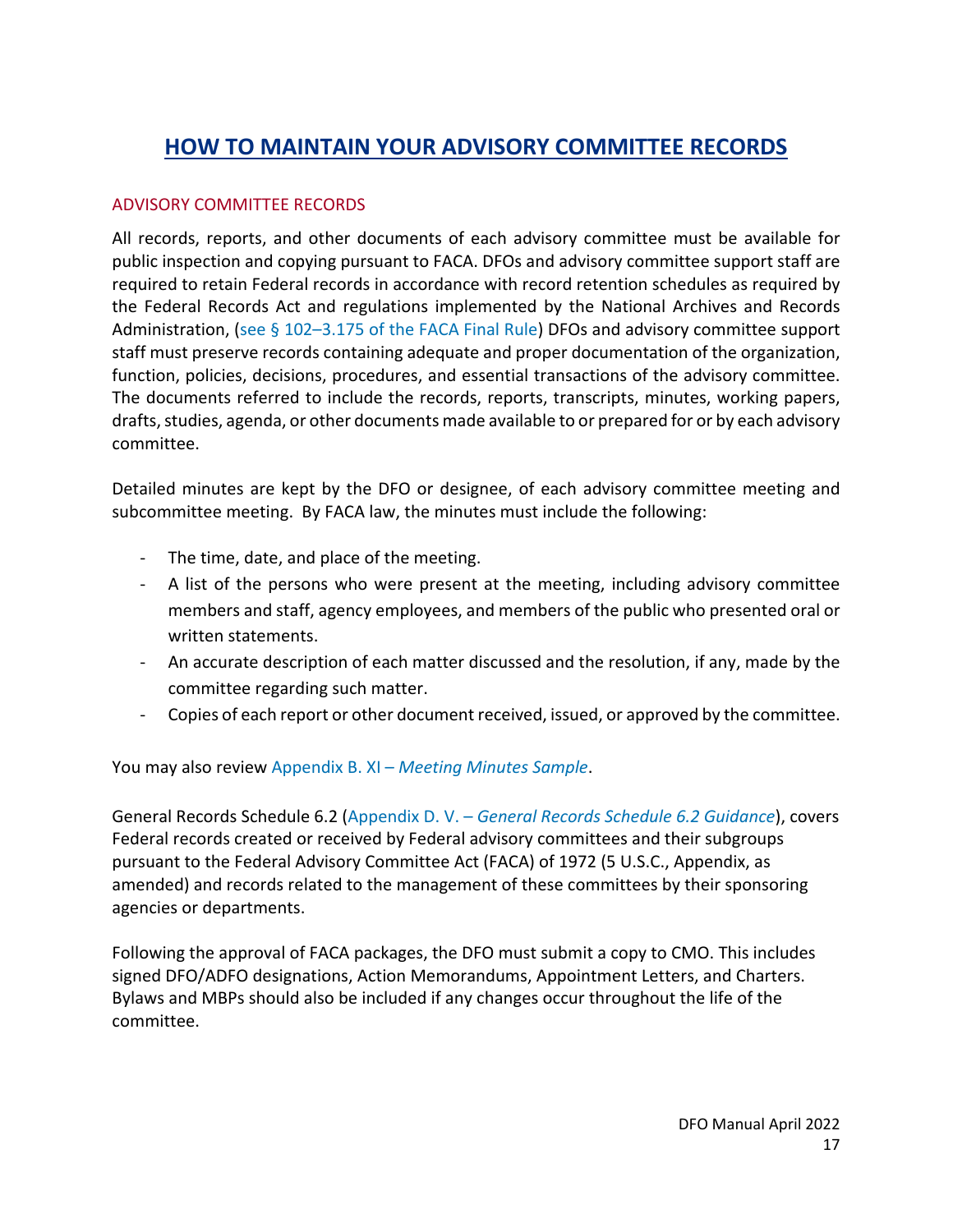#### FACA DATABASE

The Federal Advisory Committee Act (FACA) database is used by Federal agencies to continuously manage an average of 1,000 advisory committees' government wide. This database is also used by the Congress to perform oversight of related Executive Branch programs and by the public, the media, and others, to stay abreast of important developments resulting from advisory committee activities.

Although centrally supported by the General Services Administration's Committee Management Secretariat, the database represents a true "shared system" wherein each participating agency and individual committee manager has responsibility for providing accurate and timely information that may be used to assure that the system's wide array of users has access to data required by FACA.

In order to gain access to the database the DFO, ADFO and support staff, will need to submit a signed Rules of Behavior form and their FACA 101 certificate of completion to the CMO. (Appendix B. XIII – *Rules of Behavior (ROB) Form*).

#### **TRAINING**

GSA's Committee Management Secretariat offers two Federal Advisory Committee (FACA) training courses: (1) an online FACA Fundamentals course (FACA 101); and (2) an Instructor-Led FACA Management Training course (FACA 201).

#### GSA FACA FUNDAMENTALS ONLINE COURSE

The FACA 101 course is a fundamental course that can be taken by anyone with a .gov or .mil email address and is highly recommended for Federal officials who need a basic understanding of FACA or are interested in learning more about FACA. Successful completion of the FACA 101 course is a pre-requisite for enrolling in the FACA 201 course.

#### GSA TWO DAY VIRTUAL (IN-PERSON) TRAINING

The FACA 201 course is intended for Federal officials directly involved in managing Federal advisory committees, FACA and ethics legal staff, FACA support staff, and managers and decision makers involved in advisory committee management and/or operations. Enrollment in both courses is managed through GSA's online registration portal.

#### COMMITTEE ANNUAL ETHICS TRAINING

The Committee is required to conduct annual ethics training for new committee members and annually for current members. This training is conducted by a representative of the component's Office of Government Ethics (OGE) and organized by the DFO. It is strongly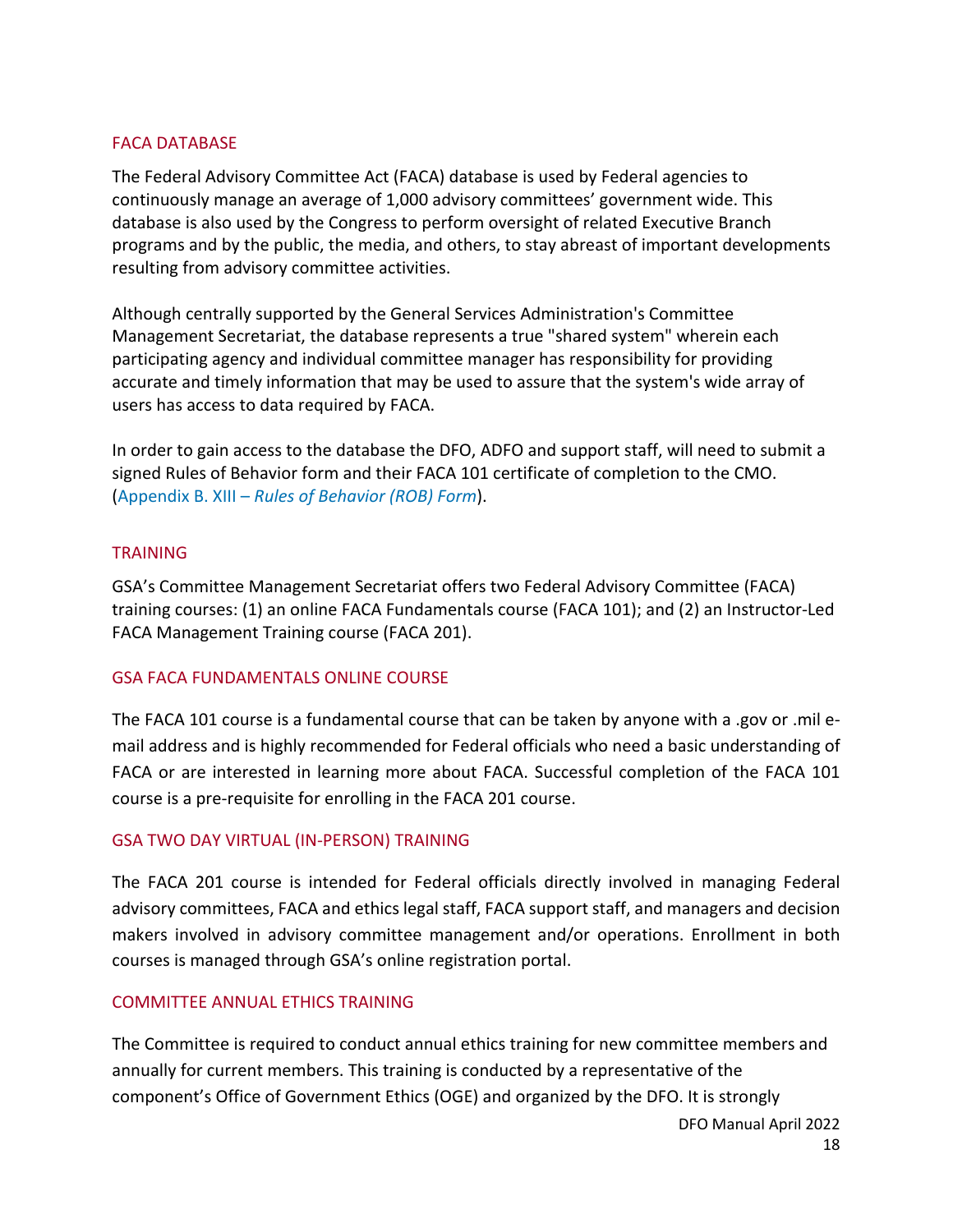suggested that this training be provided in conjunction with an administrative meeting session so that all training needed for the members can be included. Also, of importance, a Form 450 must be completed and provided to the OGE for each Special Government Employee (SGE) annually before membership can be permitted or continued for any committee member.

#### ANNUAL COMPREHENSIVE REVIEW

As required by section 7(b) of FACA, as amended, GSA's Committee Management Secretariat (Secretariat) must conduct an Annual Comprehensive Review (ACR) of the activities and responsibilities of each Federal advisory committee to determine:

- Whether each committee is carrying out its purpose.
- Whether, consistent with the provisions of applicable statutes, the responsibilities assigned to a given committee should be revised.
- Whether responsibilities of specific committees should be merged with those assigned to other committees; or
- Whether certain committees should be recommended for termination.

The Secretariat initiates this review close to the end of the fiscal year, provides guidance to the departments and agencies on how the review will be conducted, outlines the deadlines for each part of the review, and closes out the ACR when all reviews have been completed.

Section 7 (b) of FACA, as amended, directs the agencies to provide assistance to GSA in conducting the ACR. Agency staff is responsible for entering Federal advisory committee data into the GSA FACA database throughout the year, and for reviewing the data during the ACR to ensure it is complete, up to date, and accurate. The Secretariat relies on agency staff to be diligent in entering and verifying the data in each data field of the FACA database and works closely with agency Committee Management Officers from ACR initiation through closeout of the review.

When data in the FACA database are incomplete, out of date, or inaccurate, you and your agency/department might be subject to audits and/or requests for testimony before Congressional oversight committees. We recommend users complete their ACR in advance of the deadlines.

The DFO and/or Committee Support Staff are to ensure that all required information is uploaded into GSA's FACA database no later than **October 31st** of each year. The CMO staff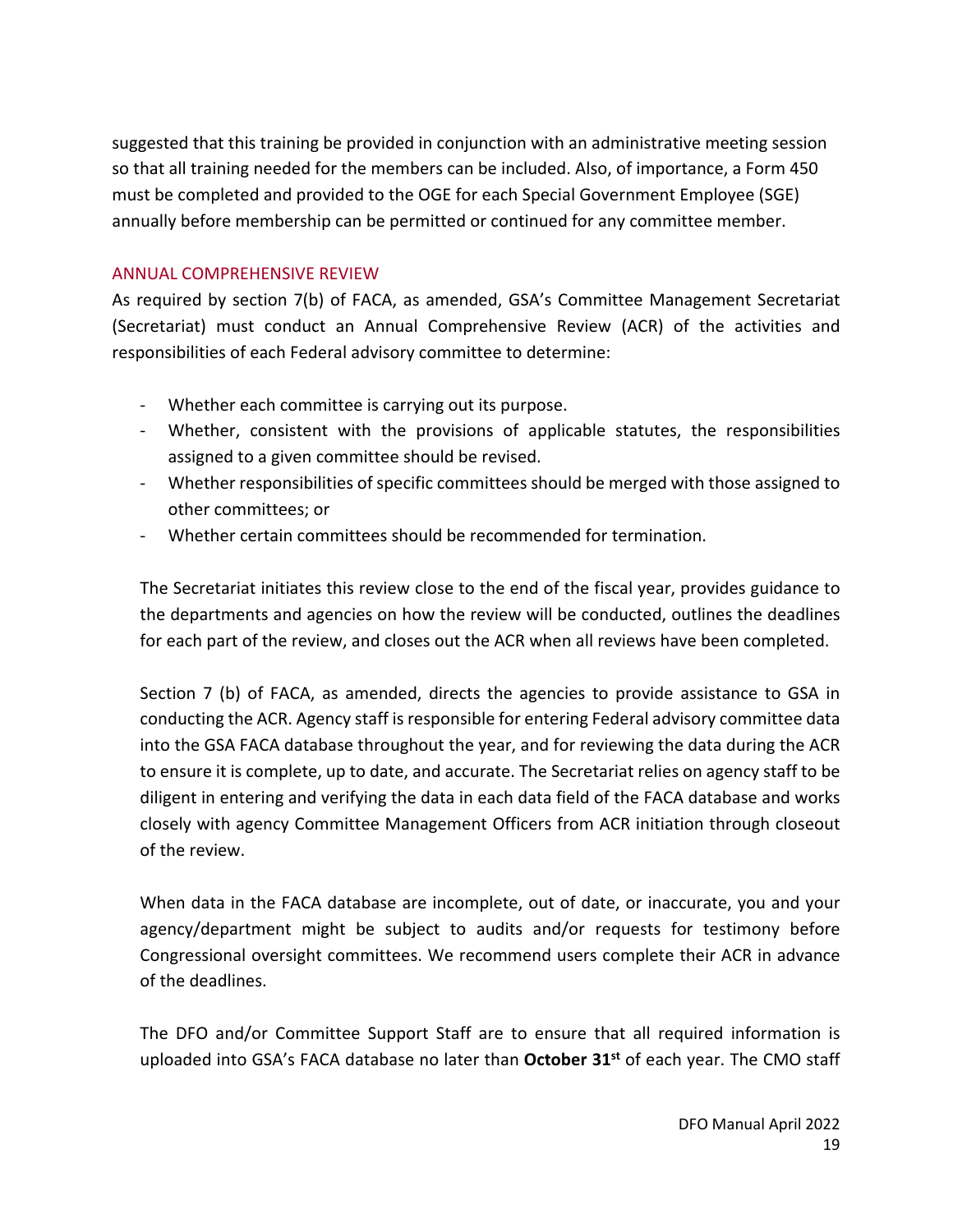reviews and verifies the report for completeness and accuracy. After reviewing, the CMO certifies the Department's reports to GSA.

Once GSA is notified that the Department's report has been certified, GSA reviews and finalizes all Departments and agencies reports into a single report. Agencies/departments are "rolled over" when the CMS/CMO coordination is complete. All agency/committee data is verified for the FY ACR and is made available in the "Data from Previous Years" section of the Committee Detail page.

### COMMITTEE REPORTS

Section 13 of the *Federal Advisory Committee Act* (FACA) (5 U.S.C. Appendix), 5 U.S.C. 552, requires that Agencies supply copies of each Federal Advisory Committee report to the Library of Congress for recordkeeping.

A "report" is defined as any recommendation the committee voted on and passed. A "report" may be:

- 1. A piece of paper with the recommendations typed on it. In this case, a separate document is needed for each meeting date recommendations were issued.
- 2. A formal recommendations report document with a title page and appendices.
- 3. An unedited subcommittee report approved by the committee in its entirety.
- 4. \*\*\*A "report" is not the same as meeting minutes. Do not submit those.

As a reminder, the final draft report from a subcommittee will be the only document submitted to the parent committee for deliberation. While committee staff may draft most of what will become a committee's final report, committee members approve the final product. If changes are required after submission of the committee's annual report, the DFO is required to update the report in the FACA database and submit to CMO to update Library of Congress records.

## ANNUAL OGE SURVEY REPORTING

Executive branch agencies are required to submit an annual report to the United States Office of Government Ethics (OGE) concerning certain aspects of their ethics programs (Section 402(e)(1) of the Ethics in Government Act of 1978, as amended). Your response to OGE's Annual Ethics Program Questionnaire (the questionnaire) serves as your annual report.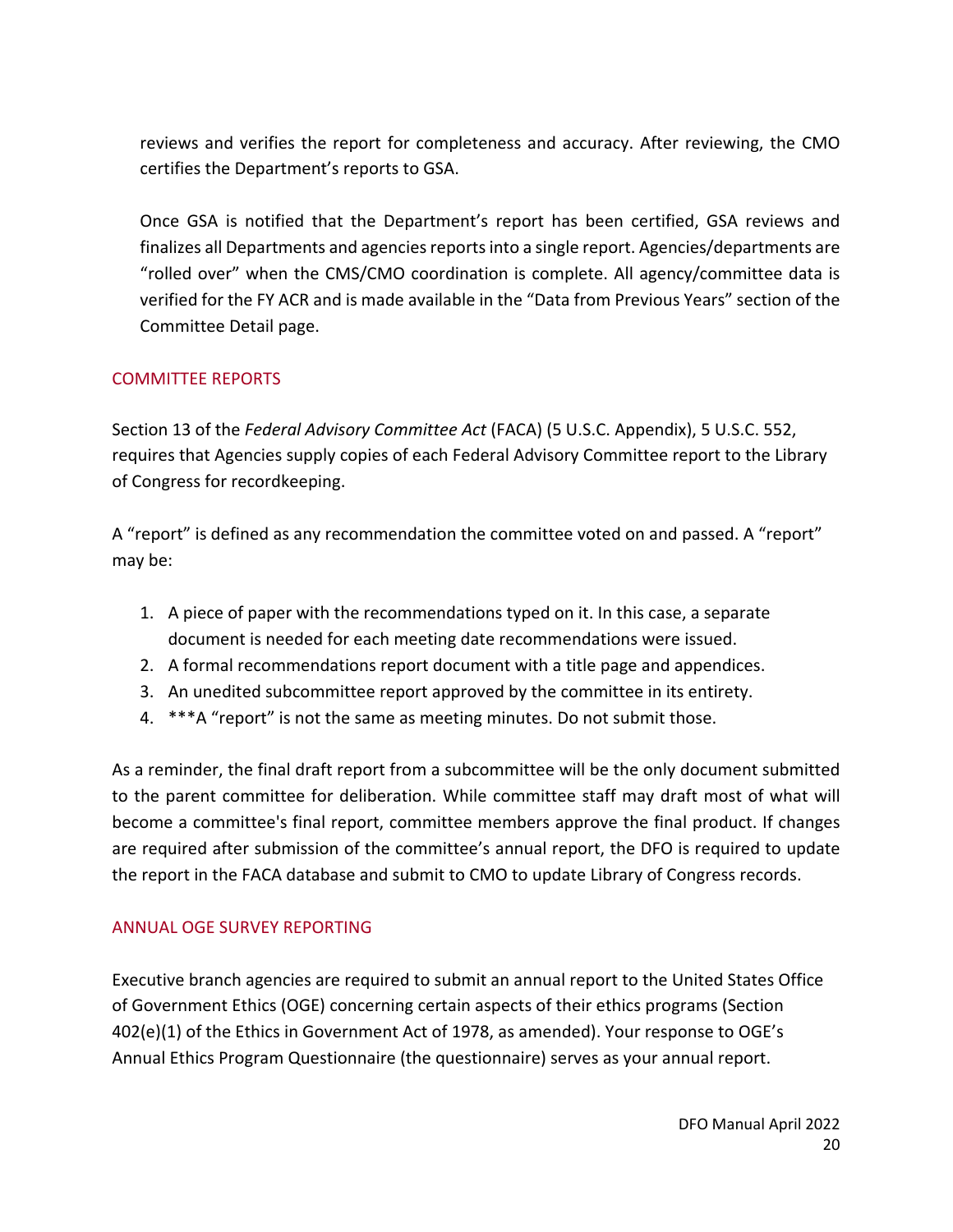OGE uses the data collected through the questionnaire in many ways, including sharing information about the entire executive branch ethics program with the public, Congress, and the ethics community. OGE also uses the information to carry out its oversight role, to gain knowledge about individual programs, as well as the overall ethics program, and to make informed decisions about resource allocations and priorities. OGE posts a summary of questionnaire responses and each agency's unedited responses on OGE's website. Therefore, please ensure your responses are suitable for publication.

OGE encourages each agency to use the annual exercise of completing the questionnaire as an opportunity to evaluate your ethics program. CMO will send out a questionnaire at the end of the year for your committee's responses. Your responses to the questionnaire should reflect the calendar year (i.e., 1/1/20XX through 12/31/20XX).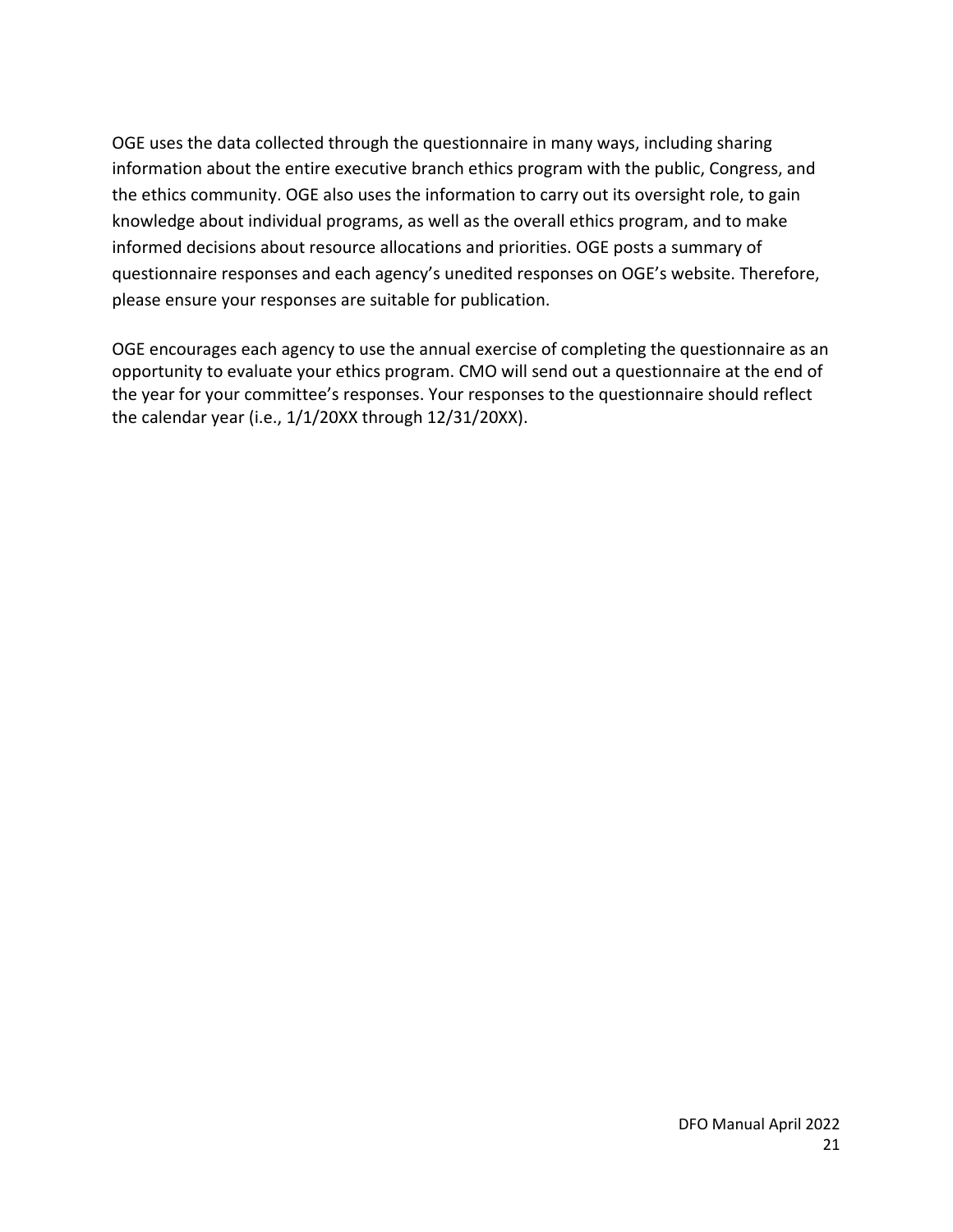# **DHS FEDERAL ADVISORY COMMITTEES**

The Department has thirty (30) Federal advisory committees: two (2) are presidential, sixteen (16) are statutory, four (4) are discretionary, and seven (7) are exempt. The Committee Management Office is the entity within the Office of Partnership and Engagement (OPE) that overseas all thirty (30) DHS advisory committees. Below you will find the names of each committee in alphabetical order by component. You may also find more information on the CMO webpage:

## **U.S. CUSTOMS AND BORDER PROTECTION (CBP) – TWO (2) COMMITTEES**

- COMMERCIAL CUSTOMS OPERATIONS ADVISORY COMMITTEE (COAC) STATUTORY
- USER FEE ADVISORY COMMITTEE (UFAC) STATUTORY

## **CYBERSECURITY AND INFRASTRUCTURE SECURITY AGENCY (CISA) – FIVE (5) COMMITTEES**

- PRESIDENT'S NATIONAL INFRASTRUCTURE ADVISORY COUNCIL (NIAC) PRESIDENTIAL
- PRESIDENT'S NATIONAL SECURITY TELECOMMUNICATIONS ADVISORY COMMITTEE (NSTAC) – PRESIDENTIAL
- CYBERSECURITY ADVISORY COMMITTEE (CSAC) STATUTORY
- CRITICAL INFRASTRUCTURE PARTNERSHIP ADVISORY COUNCIL (CIPAC) EXEMPT BY SECRETARIAL AUTHORITY
- CYBER SAFETY REVIEW BOARD (CSRB) EXEMPT BY SECRETARIAL AUTHORITY

## **FEDERAL EMERGENCY MANAGEMENT AGENCY (FEMA) – THREE (3) COMMITTEES**

- BOARD OF VISITORS NATIONAL FIRE ACADEMY (BOVNFA) STATUTORY
- FEMA NATIONAL ADVISORY COUNCIL (NAC) STATUTORY
- TECHNICAL MAPPING ADVISORY COUNCIL (TMAC) STATUTORY

## **OFFICE OF INTELLIGENCE AND ANALYSIS (I&A) – ONE (1) COMMITTEE**

- PUBLIC-PRIVATE ANALYTIC EXCHANGE PROGRAM (AEP) – EXEMPT BY SECRETARIAL AUTHORITY

#### **OFFICE OF PARTNERSHIP AND ENGAGEMENT (OPE) – THREE (3) COMMITTEES**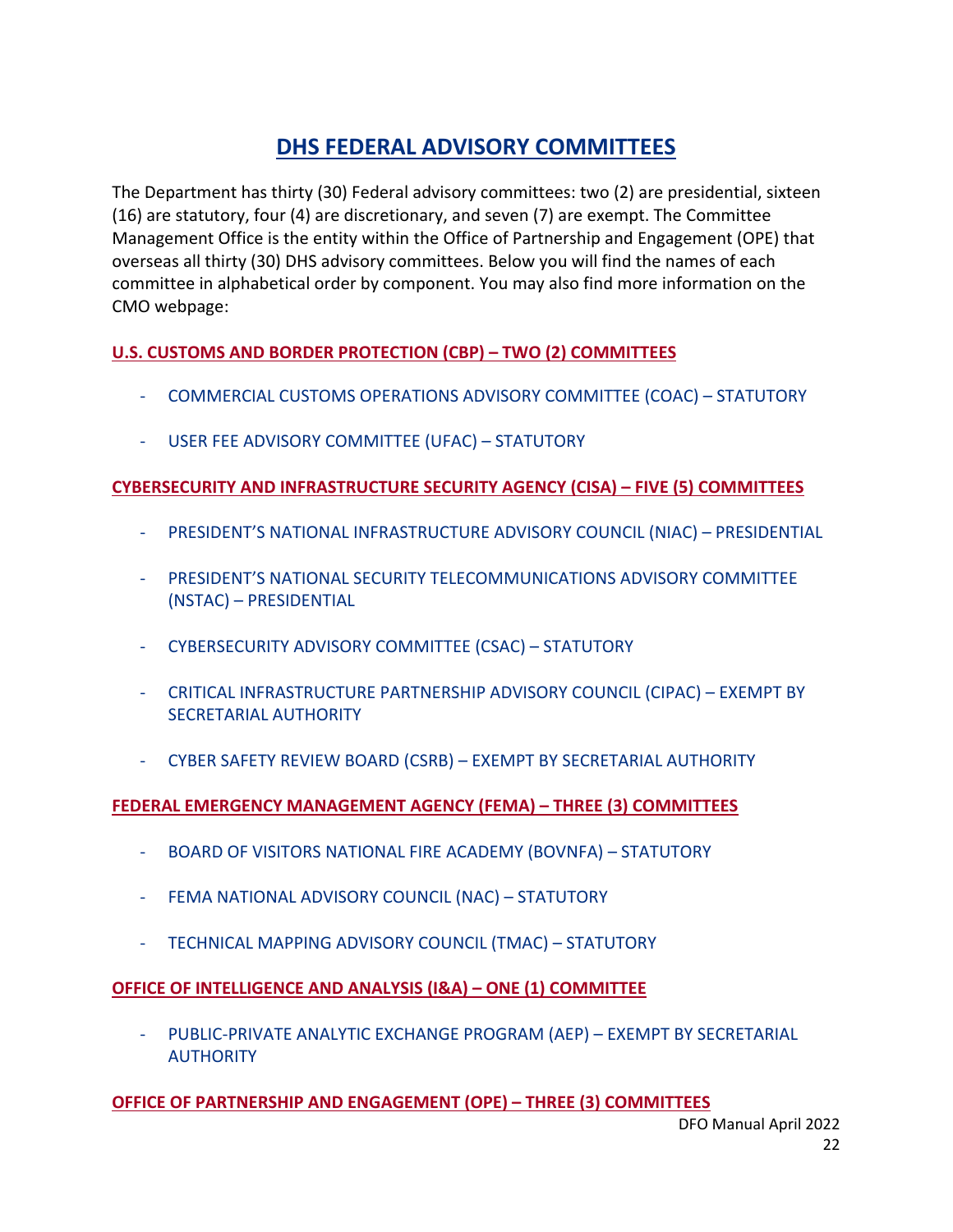- FAITH-BASED SECURITY ADVISORY COUNCIL (FBSAC) DISCRETIONARY
- HOMELAND SECURITY ACADEMIC ADVISORY COUNCIL (HSAAC) DISCRETIONARY
- HOMELAND SECURITY ADVISORY COUNCIL (HSAC) DISCRETIONARY

#### **OFFICE OF PRIVACY (PRIV) – ONE (1) COMMITTEE**

- DATA PRIVACY AND INTEGRITY ADVISORY COMMITTEE (DPIAC) – DISCRETIONARY

#### **OFFICE OF STRATEGY, POLICY, AND PLANS (PLCY) – ONE (1) COMMITTEE**

- TRANSATLANTIC AVIATION INDUSTRY ROUNDTABLE (TAIR) – EXEMPT BY SECRETARIAL **AUTHORITY** 

### **SCIENCE AND TECHNOLOGY DIRECTORATE (S &T) – ONE (1) COMMITTEE**

- HOMELAND SECURITY SCIENCE AND TECHNOLOGY ADVISORY COMMITTEE (HSSTAC) – **DISCRETIONARY** 

#### **TRANSPORTATION SECURITY ADMINISTRATION (TSA) – TWO (2) COMMITTEE**

- AVIATION SECURITY ADVISORY COMMITTEE (ASAC) EXEMPT BY STATUTE
- SURFACE TRANSPORTATION SECURITY ADVISORY COMMITTEE (STSAC) EXEMPT BY **STATUTE**

#### **U.S. COAST GUARD (USCG) – TEN (10) COMMITTEES**

- GREAT LAKES PILOTAGE ADVISORY COMMITTEE (GLPAC) STATUTORY
- NATIONAL MERCHANT MARINE PERSONNEL ADVISORY COMMITTEE (N-MERPAC) **STATUTORY**
- NATIONAL MERCHANT MARINER MEDICAL ADVISORY COMMITTEE (N-MEDMAC) **STATUTORY**
- NATIONAL BOATING SAFETY ADVISORY COMMITTEE (NBSAC) STATUTORY
- NATIONAL CHEMICAL TRANSPORTATION SECURITY ADVISORY COMMITTEE (N-CTSAC) **STATUTORY**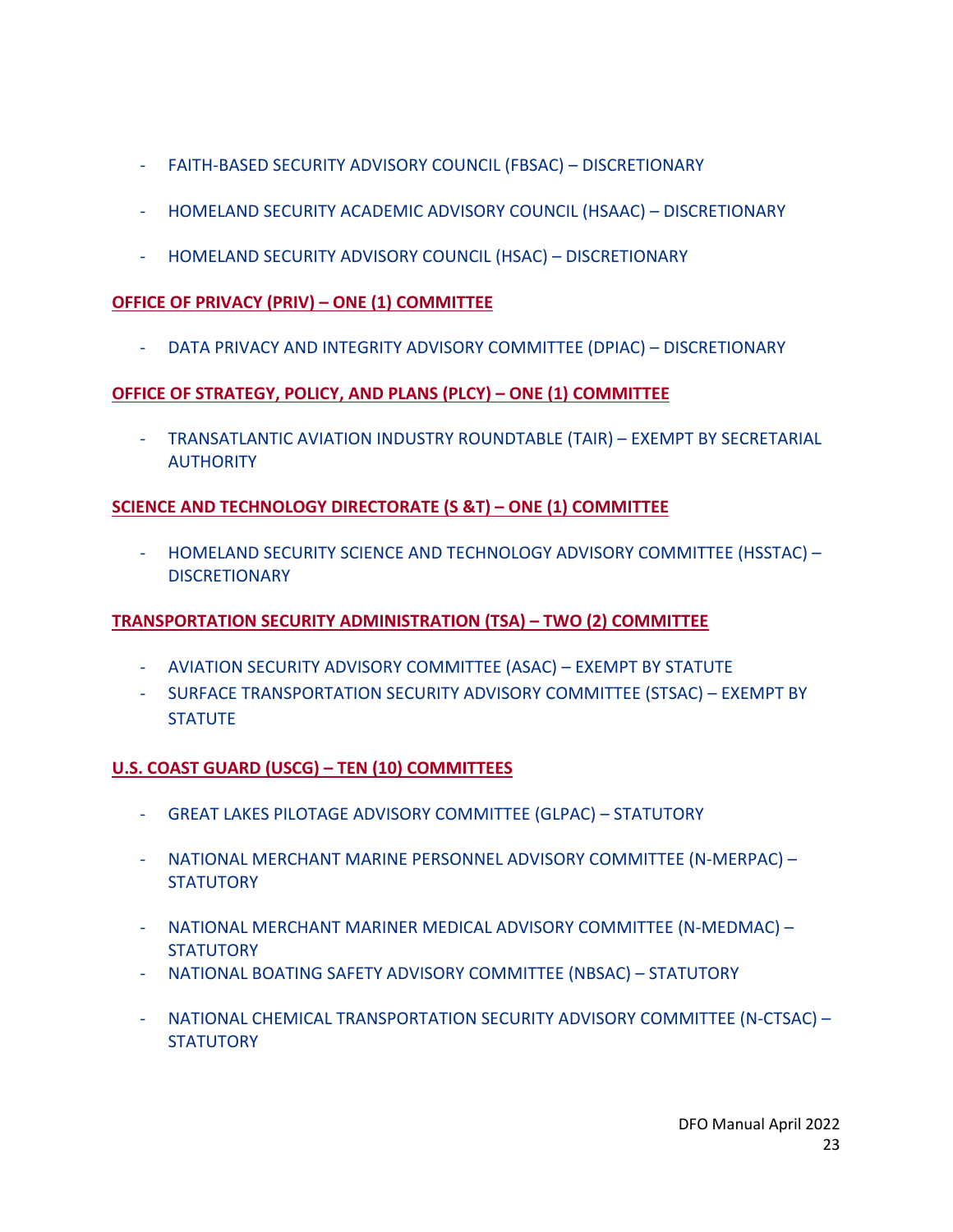- NATIONAL COMMERCIAL FISHING SAFETY ADVISORY COMMITTEE (NCFSAC) **STATUTORY**
- NATIONAL MARITIME SECURITY ADVISORY COMMITTEE (NMSAC) STATUTORY
- NATIONAL NAVIGATION SAFETY ADVISORY COMMITTEE (NAVSAC) STATUTORY
- NATIONAL OFFSHORE SAFETY ADVISORY COMMITTEE (NOSAC) STATUTORY
- NATIONAL TOWING SAFETY ADVISORY COMMITTEE (NTSAC) STATUTORY

# **U.S. SECRET SERVICE (USSS) – ONE (1) COMMITTEE**

- CYBER INVESTIGATIONS ADVISORY BOARD (CIAC) – EXEMPT BY SECRETARIAL AUTHORITY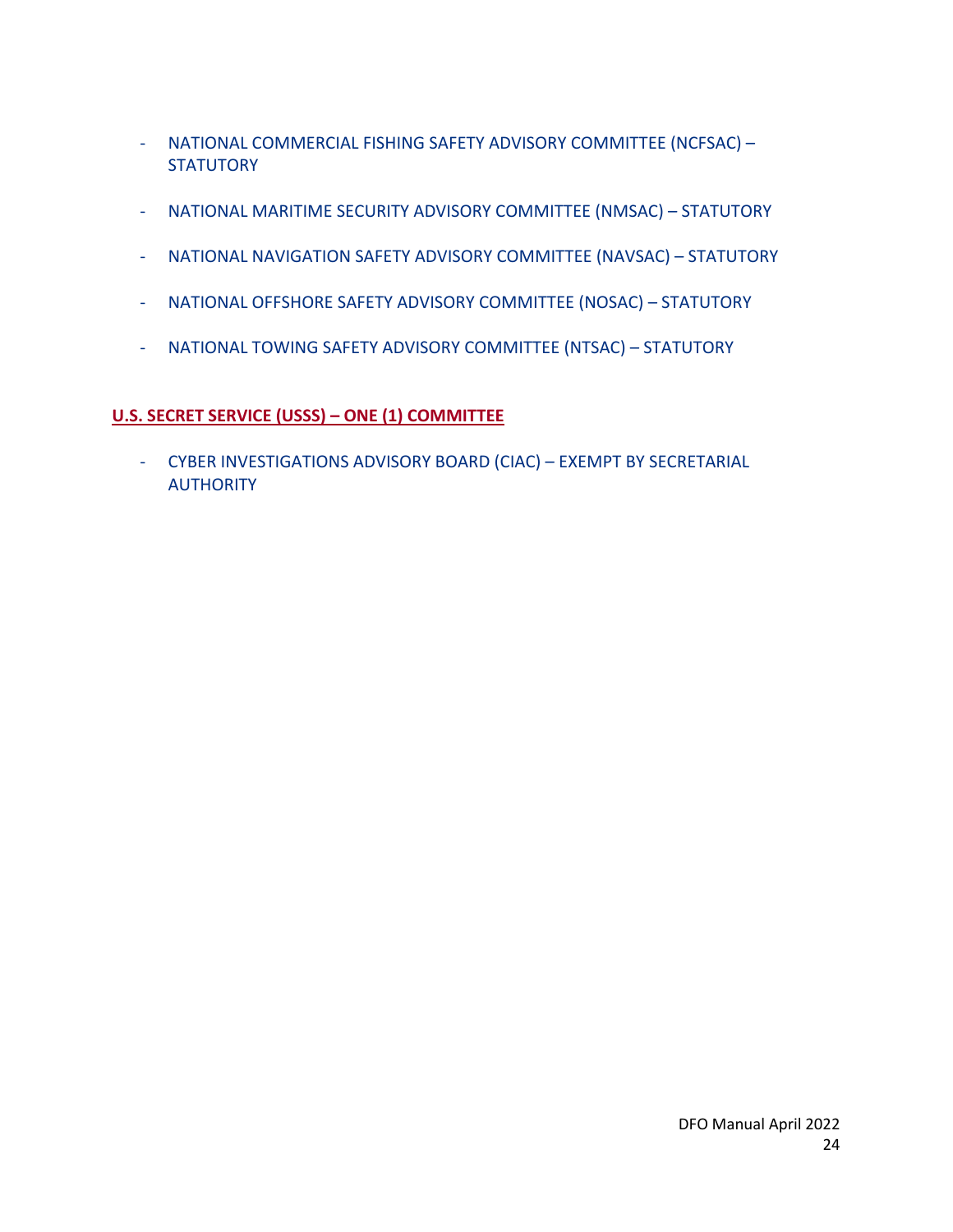# **COMMITTEE MANAGEMENT TEAM**

#### STAFF

#### **Mike Miron, Committee Management Officer**

Mike Miron is the Director of the Committee Management Office and the Deputy Executive Director of the Homeland Security Advisory Council (HSAC), both are within the Office of Partnership and Engagement at the U.S. Department of Homeland Security. In these roles, Mr. Miron advises the Executive Director Jason Mayer and Secretary Mayorkas on membership and Council taskings. As the Director of the Committee Management Office (CMO) he works closely with the CMO team that oversees the Department's 30 federal advisory committees.

#### **Julia Hanson-Takyi, Associate Director**

Julia Hanson-Takyi is an Associate Director with the Committee Management Office housed within the Office of Partnership & Engagement. Julia began her federal career with FEMA in 2018 as an Emergency Management Specialist and transitioned to Headquarters as a Management & Program Analyst within the Office of the Chief Financial Officer soon after. As the Associate Director she works with the Committee Management Team to oversee the department's Federal Advisory committees.

#### **Sarahjane Call, Associate Director**

Sarahjane Call is an Associate Director for the Committee Management Office housed within the Office of Partnership and Engagement. In this role, she processes review requests as they come through, review FACA Database requests from DFOs, answer any questions DFOs may have regarding timelines, etc. and, assist the CMO Team with the creation of helpful resources for the DFOs. Sarahjane has been in this position since August of 2021.

#### **Suheiry Pereyra, Contractor Support**

Suheiry Pereyra is the Contractor Support for the Committee Management Office. In this role, she shall perform the day-to-day administrative and executive secretariat activities of OPE. This includes performing duties that require knowledge of an office routine and understanding of the organization's programs and procedures related to the administrative OPE work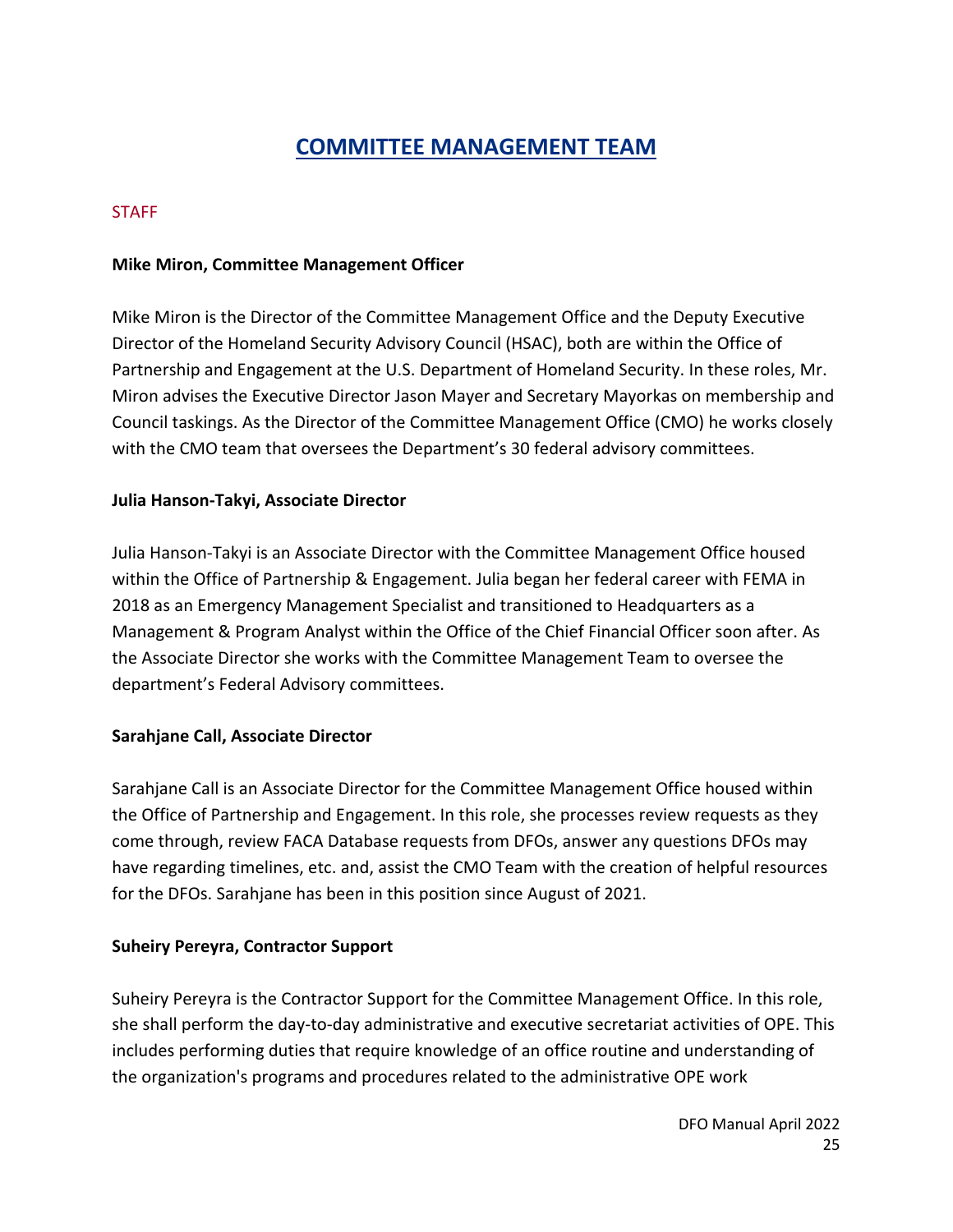environment, as well as supporting the principals in preparation for engagement with stakeholders. Ms. Pereyra has been in this position since June of 2021.

#### **Seasonal Intern**

The Office of Partnership and Engagement retains internship candidates from The Washington Center yearly. Each intern receives college credit for a seasonal internship of about 3-4 months. The intern supports several different offices within OPE, including the Committee Management Office.

#### **STAKEHOLDERS**

#### **General Services Administration,**

- Committee Management Secretariat
- General Services Administration, Desk Officer
- General Services Administration, FACA Database Helpdesk Support

#### **Departmental Federal Advisory Committee Management Office**

- Director
- Lead Management Analyst
- Management Analyst
- Intern

#### **Departmental Office of General Counsel, Administrative Law Division**

- Assistant General Counsel
- Attorney-Advisor

#### **Departmental Office of General Counsel, Ethics Division**

- Deputy Assistant General Counsel
- Attorney-Advisor

#### **White House Liaison's Office**

- White House Liaison
- Deputy White House Liaison

#### **Departmental Executive Secretariat**

- Associate Executive Secretary
- Director

#### **Office of the Federal Registrar**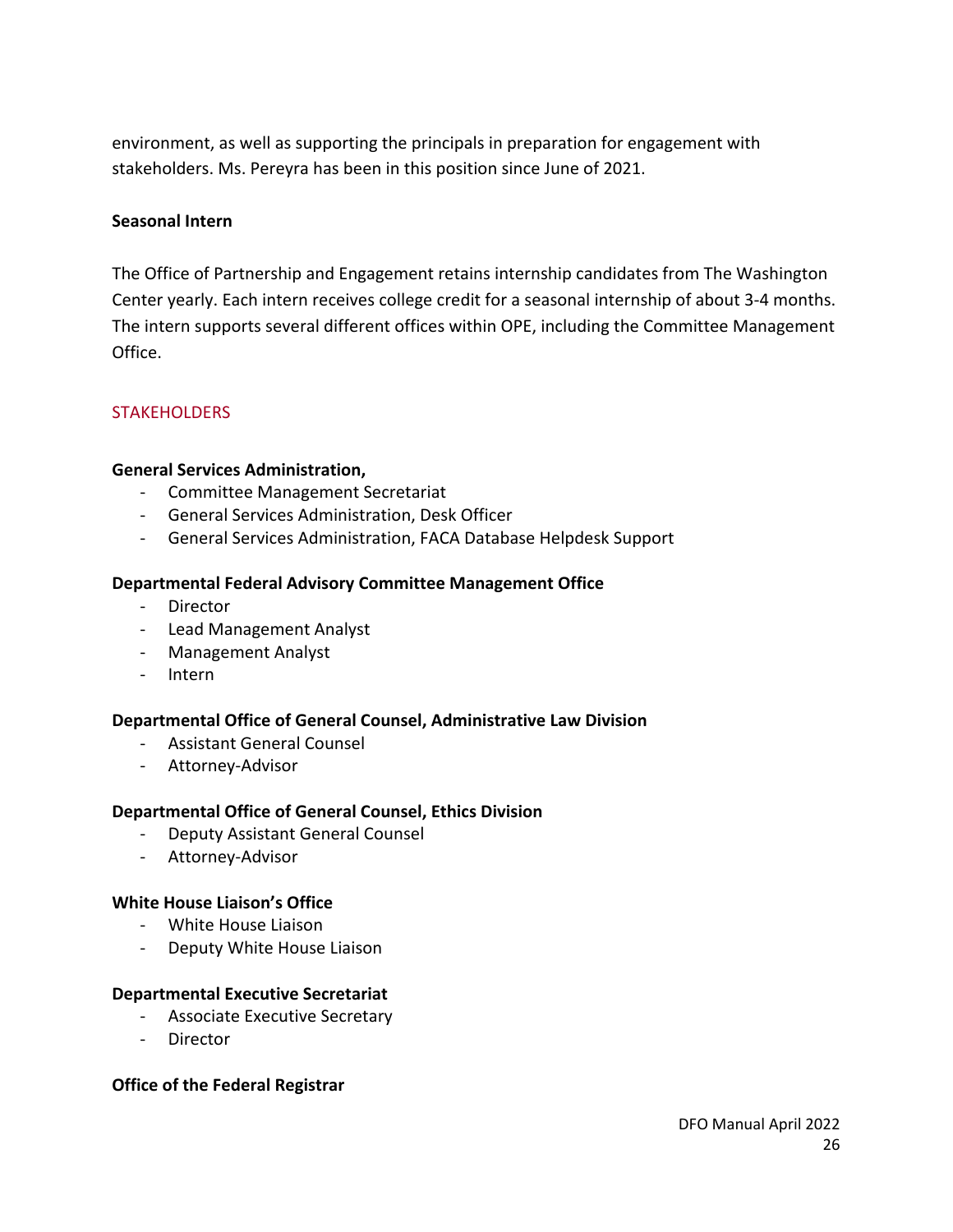- Legal Administrative Specialist of Regulations
- Management and Program Analyst of Regulations

#### WHAT ELSE WE DO

Beyond what the Committee Management Office Team does daily, we must also ensure that FACA Exempt Committees are being created properly. The Management Directive 2300 states that, "committees exempted from the Federal Advisory Committee Act (FACA) shall provide the CMO with information on the committee including, but not limited to: the committee's activities, accomplishments, costs, membership, and meetings." Beyond that, the exempt committee is not governed by the rules of the Federal Advisory Committee Act and may conduct meetings at their leisure.

#### FAQS

### **Q: May a Foreign National serve on an Advisory Committee?**

A: Yes, a foreign national may serve on an advisory committee. The DFO must ensure that the individual is vetted through the WHLO by submitting through the CMO.

#### **Q: How should we solicit for members?**

A: First the CMO suggests reviewing the committee authority for any guidance on candidate specification. Should that not answer all your questions, you should consult the committee's authorizing official for further guidance.

#### **Q: What should my support staff look like?**

A: The CMO can provide advice should you have any specific questions when it comes to creating your support staff, but furthermore it is up to you on how to shape your staff.

## **Q: What is expected of us after receiving subcommittee taskings?**

A: The CMO expects that all subcommittee taskings will be posted to your committee website, and that they are coming directly from the committee's authorizing official.

# **Q: Committee meetings require transparency. To accomplish this, should I write meeting minutes or a meeting summary?**

A: Both options are good, just do one or the other.

## **Q: What do the committee meeting minutes require?**

A: The minutes must contain enough information to ascertain who participated, where it was and what was discussed.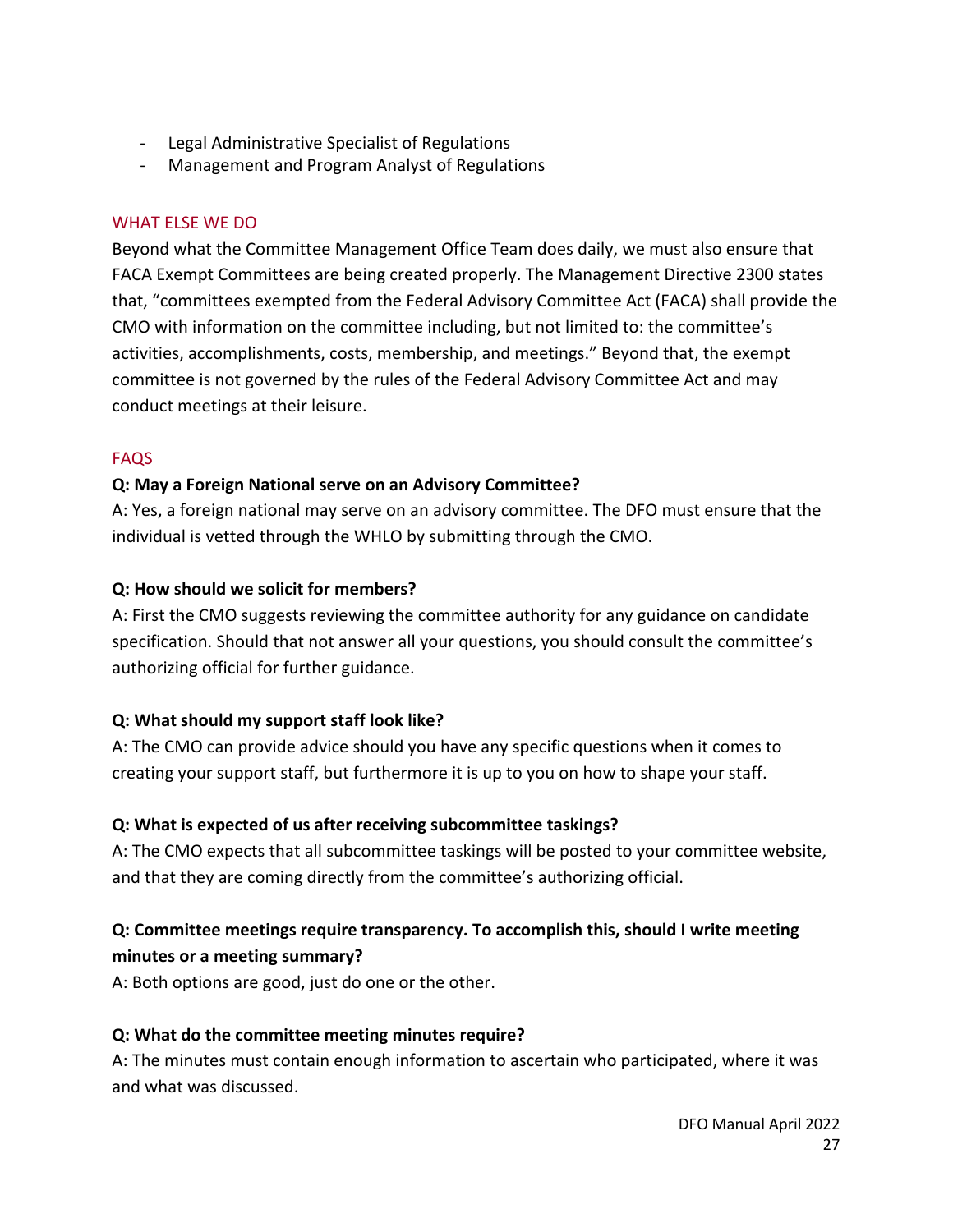#### **Q: What does the idea of "public inspection" entail?**

A: The idea of "public inspection" is the ability for the public to scrutinize committee minutes and committee business. While required by the FACA Final Rule, public inspection is usually accomplished by simply posting the minutes or summary on the committee's webpage.

## **Q: Can a committee meeting be completely closed to the public?**

A: Yes, but there needs to be enough justification to accomplish this. The material needs to be of either a sensitive nature either via security clearances or could have a serious effect on DHS business if the public knows. The DHS FACA director will decide whether the justification is enough based on the information provided.

### **Q: What is the estimated time for appointment reviews?**

A: Max of 5 days review time for CMO and OGC

### **Q: What comes after the appointment reviews?**

A: Review of apt memo and letters by CMO, then S1 to signs each, and then Exec Sec will mail/email for you or send the signed copies back to PRIV to mail/email

### **Q: Is there a timeline or checklist that I could consult to make sure I'm working through all requirements?**

A: There are no more requirements other than FRNs and CMO maintains a DFO tip list to remember for meeting days.

### **Q: Should we plan for an administrative meeting with just the new members to conduct necessary training?**

A: There is no training for members other than Ethics and FACA briefing prior to their first meeting.

#### **Q: How long does it typically take to get new members onboarded?**

A: The onboard is on your own timeline once you receive AS1's signature on the appointment letters.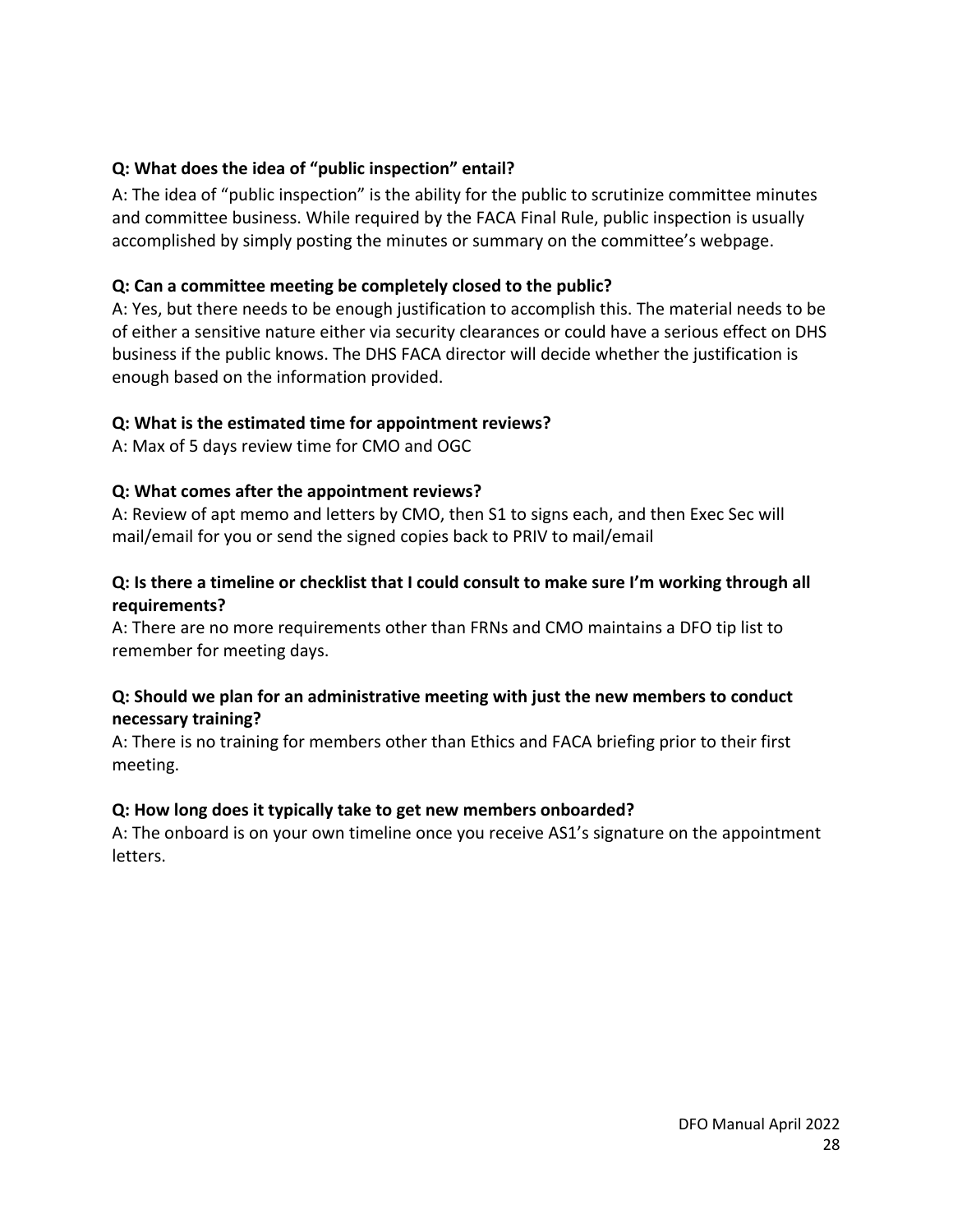# **APPENDIX**

#### APPENDIX A – EXECUTIVE ORDERS

- I. Executive Order (EO) 14035 *[Diversity, Equity, Inclusion, and Accessibility \(DEIA\) in the](https://www.dhs.gov/publication/appendix-a-executive-orders) Federal Workforce*
- II. Executive Order (EO) 14043 *Requiring Coronavirus Disease 2019 Vaccination for Federal Employees*

#### APPENDIX B – FORMS & TEMPLATES

- I. Agenda Sample
- II. Appointment Memo
- III. Appointment Letter
- IV. Bylaws Sample
- V. Charter Sample
	- a. Presidential
	- b. Statutory
	- c. Discretionary
- VI. Designation Memo
- VII. Designation Template
- VIII. [Establishment/Reestablishment/Renewal Memo Sample](https://www.dhs.gov/publication/appendix-b-forms-and-templates)
- IX. FACA Exempt Determination Memo
- X. Federal Register Notice Template
- XI. Meeting Minutes Sample
- XII. OGE 450 Form
- XIII. Rules of Behavior (ROB)
- XIV. Script Sample
- XV. Termination Memo